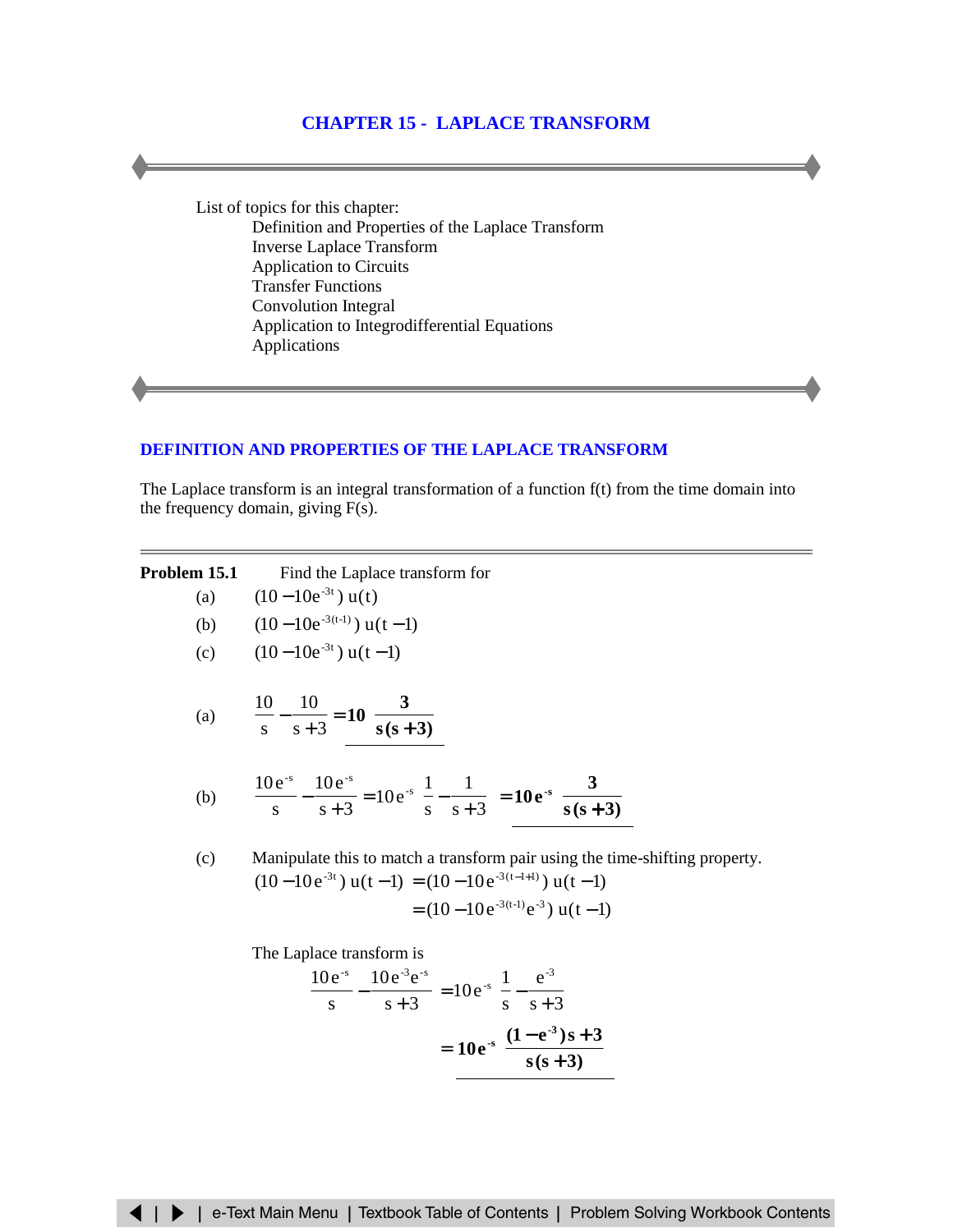# <span id="page-1-0"></span>**Problem 15.2** Find the Laplace transform for

- (a)  $\int t e^{-3t} + t^2 e^{-2t} \, du(t)$
- (b)  $[t+t^2+t^3]u(t)$
- (c)  $\int [t+t^2] u(t-1)$
- (d)  $[t+e^{-t} + (t-4)e^{-t} + t^2e^{-t}]u(t)$

(a) 
$$
\frac{1}{(s+3)^2} + \frac{2}{(s+2)^3}
$$

(b) 
$$
\frac{1}{s^2} + \frac{2}{s^3} + \frac{6}{s^4} = \frac{s^2 + 2s + 6}{s^4}
$$

(c) Manipulate this to match a transform pair using the time-shifting property.  $[t+t^2]u(t-1) = [(t-1+1)+(t-1+1)^2]u(t-1)$  $=[(t-1)+1+(t-1)^{2}+2(t-1)+1]u(t-1)$  $=[(t-1)+(t-1)^2+2(t-1)+2]$ ]u(t-1)  $=[(t-1)^2+3(t-1)+2]u(t-1)$ 

The Laplace transform is

$$
\left[\frac{2e^{-s}}{s^3} + \frac{3e^{-s}}{s^2} + \frac{3e^{-s}}{s} = e^{-s}\left[\frac{2}{s^3} + \frac{3}{s^2} + \frac{3}{s}\right] = \frac{e^{-s}}{s^3} [3s^2 + 3s + 2]
$$

(d) First, expand the third term. Then, combine like terms.  $[t+e^{-t}+(t-4) e^{-t}+t^2 e^{-t}] u(t) = [t+e^{-t}+te^{-t}-4e^{-t}+t^2 e^{-t}] u(t)$  $=\left[t-3e^{-t}+te^{-t}+t^2e^{-t}\right]u(t)$ 

The Laplace transform is

$$
\frac{1}{s^2} - \frac{3}{(s+1)} + \frac{1}{(s+1)^2} + \frac{2}{(s+1)^3}
$$

# **[INVERSE LAPLACE TRANSFORM](#page-15-0)**

Finding the inverse Laplace transform of F(s) involves two steps:

- 1. Decomposing F(s) into simple terms using partial fraction expansion, and
- 2. Finding the inverse of each term by matching entries in a Laplace transform table.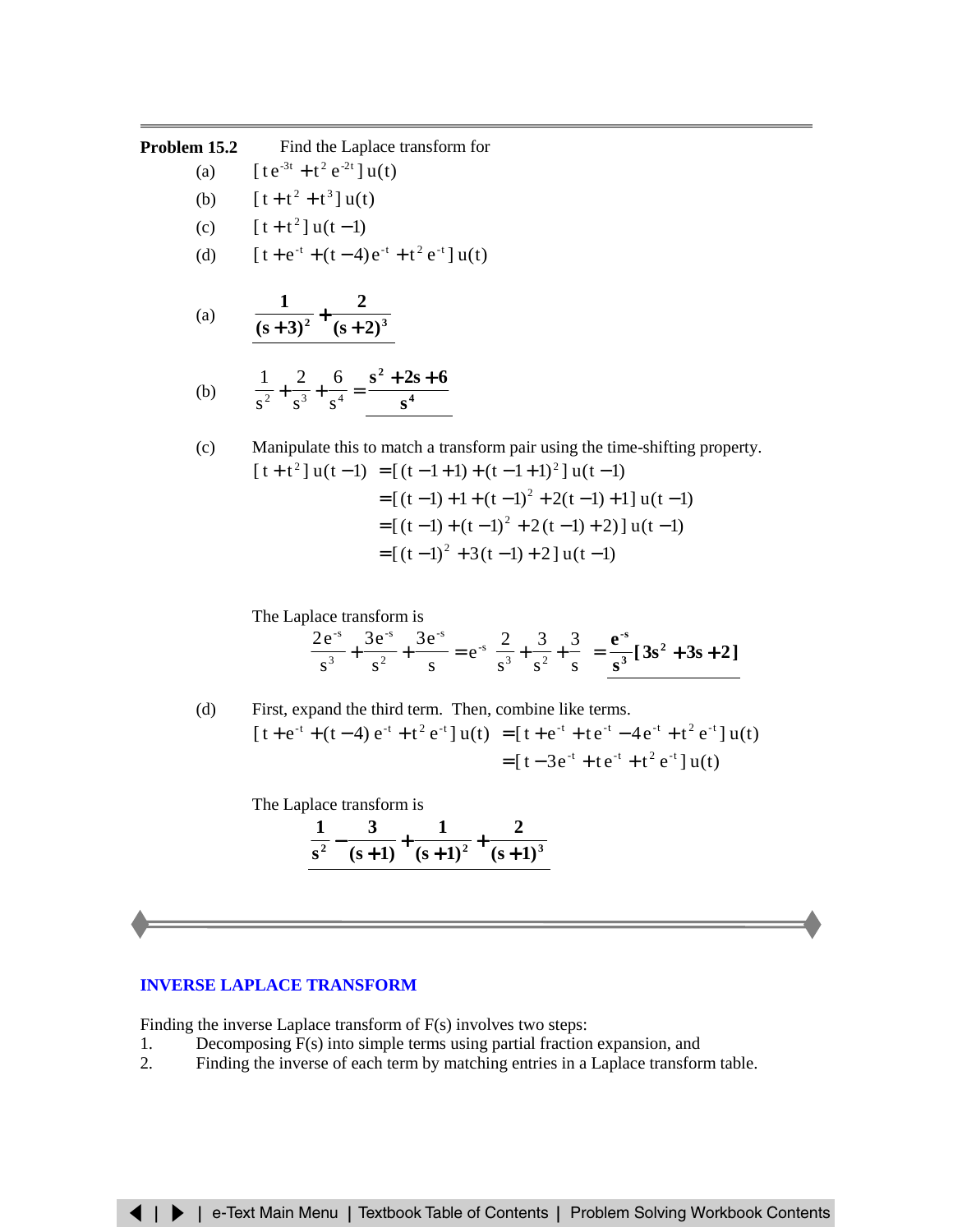# <span id="page-2-0"></span>**Partial Fraction Expansion**

Suppose F(s) has the general form  $F(s) = \frac{g(s)}{D(s)}$  $F(s) = \frac{N(s)}{N(s)}$ . Consider the three possible forms F(s) may take and how to perform partial fraction expansion of  $F(s)$  for each form.

### **Real Poles**

If F(s) has only real poles, then the denominator becomes a product of factors so that

$$
F(s) = \frac{N(s)}{(s+p_1)(s+p_2)\cdots(s+p_n)},
$$

where  $s = -p_1, -p_2, \dots, -p_n$  are the real poles and  $p_i \neq p_j$  for all  $i \neq j$ .

Assuming the degree of N(s) is less than the degree of D(s), partial fraction expansion is used to decompose F(s) as

$$
F(s) = \frac{k_1}{s + p_1} + \frac{k_2}{s + p_2} + \dots + \frac{k_n}{s + p_n}
$$

There are many ways to find the expansion coefficients,  $k_1, k_2, \dots, k_n$ , or residues of F(s). One way is the residue method. If both sides of the equation are multiplied by  $(s + p_1)$ , then

$$
(s+p_1)F(s) = k_1 + \frac{k_2(s+p_1)}{s+p_2} + \dots + \frac{k_n(s+p_1)}{s+p_n}
$$

Since  $p_i \neq p_j$ , set  $s = -p_1$  to find  $k_1$ .

Hence, 
$$
(s+p_1)F(s)|_{s=p_1} = k_1
$$

Thus, in general,  $k_i = (s + p_i)F(s) \Big|_{s = p_i}$ 

When the residues of  $F(s)$  are known, the inverse of  $F(s)$  can be found. Since the inverse transform of each term is

$$
L^{-1}\left[\frac{k}{s+a}\right] = ke^{-at} u(t)
$$

then

$$
f(t) = k_1 e^{-p_1 t} + k_2 e^{-p_2 t} + \dots + k_n e^{-p_n t}
$$

#### **Repeated Poles**

Now, suppose that  $F(s)$  has repeated poles at  $s = -p$ . Then,

$$
F(s) = \frac{k_n}{(s+p)^n} + \frac{k_{n-1}}{(s+p)^{n-1}} + \dots + \frac{k_2}{(s+p)^2} + \frac{k_1}{s+p} + F_1(s) ,
$$

where  $F_1(s)$  is the remaining part of  $F(s)$  that does not have a pole at  $s = -p$ .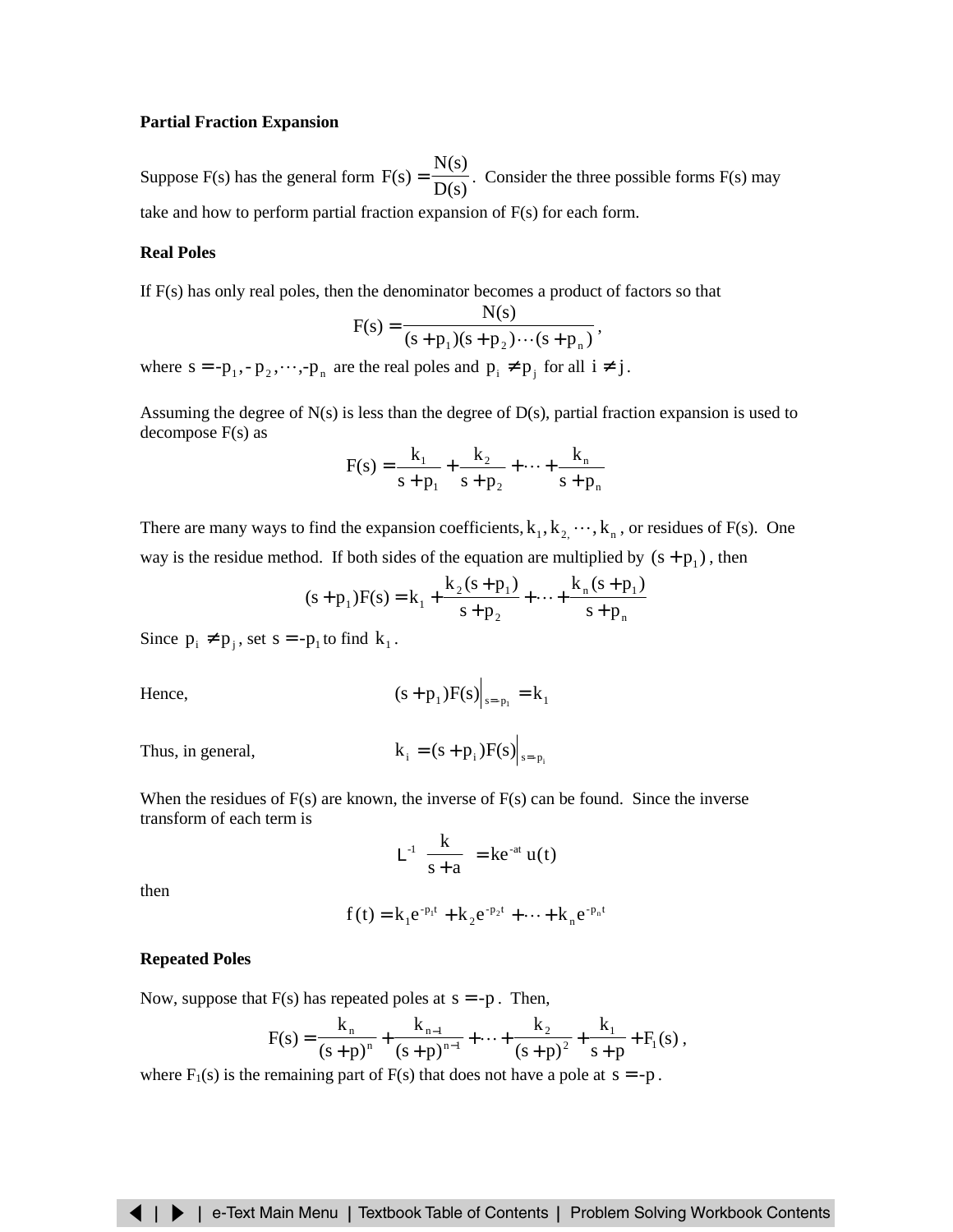The expansion coefficient  $k_n$  is determined as

$$
k_n = (s+p)^n F(s)|_{s=p}
$$

similar to the method for real poles. To determine  $k_{n-1}$ , multiply F(s) by  $(s + p)^n$ , differentiate and evaluate the result at  $s = -p$  to isolate  $k_{n-1}$ . Thus,

and  

$$
k_{n-1} = \frac{d}{ds} [(s+p)^n F(s)]|_{s=p}
$$

$$
k_{n-2} = \frac{1}{2!} \frac{d^2}{ds^2} [(s+p)^n F(s)]|_{s=p}
$$

In general, the m<sub>th</sub> term is 
$$
k_m = \frac{1}{m!} \frac{d^m}{ds^m} [(s+p)^n F(s)]|_{s=p}
$$

where  $m = 1, 2, \dots, n - 1$ .

Once the values  $k_1, k_2, \dots, k_n$  are obtained using partial fraction expansion, apply the inverse transform

$$
L^{-1}\left[\frac{1}{(s+a)^n}\right] = \frac{t^{n-1} e^{-at}}{(n-1)!}
$$

to each term in order to obtain

$$
f(t) = k_1 e^{-pt} + k_2 t e^{-pt} + \frac{k_3}{2!} t^2 e^{-pt} + \dots + \frac{k_n}{(n-1)!} t^{n-1} e^{-pt} + f_1(t)
$$

#### **Complex Poles**

A pair of complex poles may be handled the same as real poles, but the complex algebra may be quite cumbersome. Even so,

$$
F(s) = \frac{K_1}{(s + \alpha - j\beta)} + \frac{K_1^*}{(s + \alpha + j\beta)}
$$

and

$$
K_1 = (s + \alpha - j\beta)F(s)|_{s = -\alpha + j\beta}
$$

where  $K_1 = |K_1| \angle \theta$  and  $K_1^* = |K_1| \angle -\theta$ .

Then,  
\n
$$
f(t) = |K_1|e^{j\theta}e^{-(\alpha - j\beta)t} + |K_1|e^{-j\theta}e^{-(\alpha + j\beta)t}
$$
\n
$$
f(t) = |K_1|e^{-\alpha t}[e^{j(\beta t + \theta)} + e^{-j(\beta t + \theta)}]
$$
\n
$$
f(t) = 2|K_1|e^{-\alpha t}\cos(\beta t + \theta)
$$

An easier approach is a method known as completing the square. Since  $N(s)$  and  $D(s)$  always have real coefficients and complex roots occur in conjugate pairs, F(s) may have the general form

$$
F(s) = \frac{A_1s + A_2}{s^2 + as + b} + F_1(s),
$$

where  $F_1(s)$  is the remaining part of  $F(s)$  that does not have complex poles.

# ◀ | ▶ | e-Text Main Menu | Textbook Table of Contents | Problem Solving Workbook Contents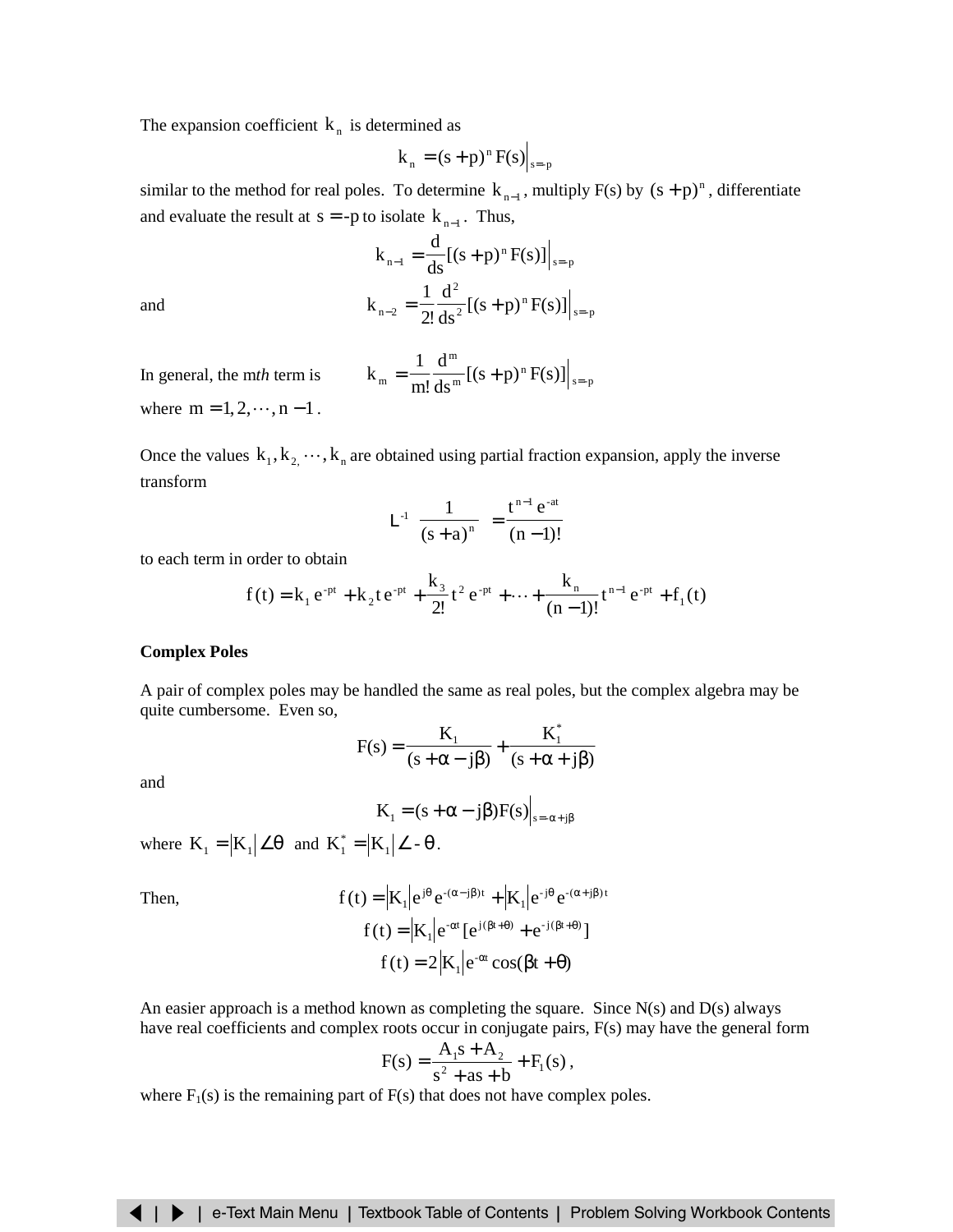Begin completing the square by letting

$$
s^2 + as + b = s^2 + 2\alpha s + \alpha^2 + \beta^2
$$

Also, let

$$
A_1 s + A_2 = A_1 (s + \alpha) + B_1 \beta
$$

Then, 
$$
F(s) = \frac{A_1(s+\alpha)}{(s+\alpha)^2 + \beta^2} + \frac{B_1 \beta}{(s+\alpha)^2 + \beta^2} + F_1(s)
$$

and the inverse transform is  $f(t) = A_1 e^{-\alpha t} \cos(\beta t) + B_1 e^{-\alpha t} \sin(\beta t) + f_1(t)$ 

**Problem 15.3** Find the inverse Laplace transform for

(a) 
$$
\frac{1}{s+6}
$$
  
\n(b)  $\frac{1}{s^2+9}$   
\n(c)  $\frac{1}{s^2+2s+1}$ 

$$
(a) \qquad \mathbf{e}^{\text{-6t}}
$$

(b) Manipulate this to match a transform pair. ſ 1 1

J  $\bigg)$  $\left(\frac{3}{2} \right)$ ∖ + I  $\overline{\phantom{a}}$  $\left(\frac{1}{2}\right)$  $\frac{1}{+9} = \left(\frac{1}{3}\right)\left(\frac{3}{s^2+9}\right)$ 3  $s^2 + 9$  $2 + 9$   $\sqrt{3}$   $\sqrt{2}$ 

The inverse Laplace transform is  $(1/3)\sin(3t)$ 

(c) Manipulate this to match a transform pair.  $^{2}+2s+1$  (s+1)<sup>2</sup> 1  $s^2 + 2s + 1$ 1  $\frac{1}{+2s+1} = \frac{1}{(s+1)^2}$ 

The inverse Laplace transform is **te**<sup>-t</sup>

**Problem 15.4** Find the inverse Laplace transform for

(a) 
$$
\frac{1}{s^2 + 6s}
$$
  
\n(b) 
$$
\frac{s+2}{s^2 + 4s + 3}
$$
  
\n(c) 
$$
\frac{s^2 + 2s + 1}{s^3 + s^2 + 4s + 4}
$$

None of the above match a transform pair. Manipulate these problems, perform partial fraction expansion, and then use a table of Laplace transform pairs to find the inverse Laplace transforms.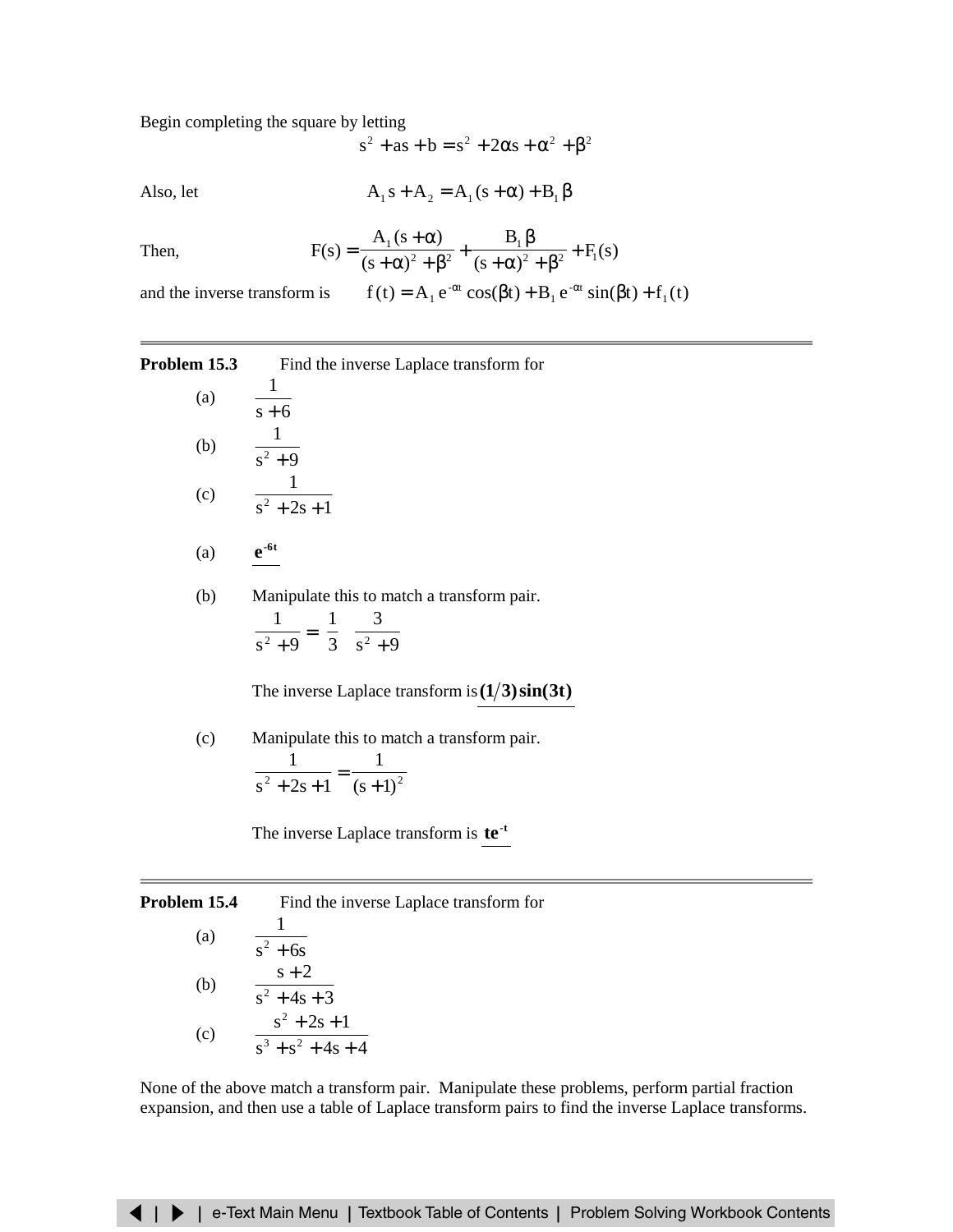<span id="page-5-0"></span>Manipulate and perform partial fraction expansion to get the following.

(a) 
$$
\frac{1}{s^2 + 6s} = \frac{1}{s(s+6)} = \frac{1/6}{s} + \frac{-1/6}{s+6}
$$
  
\n(b) 
$$
\frac{s+2}{s^2 + 4s + 3} = \frac{s+2}{(s+1)(s+3)} = \frac{1/2}{s+1} + \frac{1/2}{s+3}
$$
  
\n(c) 
$$
\frac{s^2 + 2s + 1}{s^3 + s^2 + 4s + 4} = \frac{(s+1)^2}{(s+1)(s^2 + 4)} = \frac{s+1}{s^2 + 4} = \frac{s}{s^2 + 4} + \frac{1}{2} \left(\frac{2}{s^2 + 4}\right)
$$

Now, the inverse Laplace transforms are

(a) 
$$
\frac{1}{6}
$$
u(t)  $-\frac{1}{6}$ e<sup>-t</sup>

(b) 
$$
\frac{1}{2}e^{-t} + \frac{1}{2}e^{-3t} = \frac{1}{2}[e^{-t} + e^{-3t}]
$$

$$
(c) \qquad \cos(2t) + 0.5\sin(2t)
$$

| Problem 15.5 | Find the inverse Laplace transform for |  |  |  |
|--------------|----------------------------------------|--|--|--|
|              | $s^2 + 2s + 2$                         |  |  |  |
| (a)          | $s^3 + s^2 + 4s + 4$                   |  |  |  |
|              |                                        |  |  |  |
| (b)          | $s^3 + 3s^2 + 3s + 1$                  |  |  |  |

The inverse Laplace transforms are

(a) 
$$
\frac{1}{5}e^{-t} + \cos(2t - 36.87^{\circ})
$$
 (b)  $\frac{1}{2}(t^2 e^{-t})$ 

#### **[APPLICATION TO](#page-22-0) CIRCUITS**

Begin by transforming the circuit from the time domain to the s-domain. Solve the circuit using nodal analysis, mesh analysis, source transformation, superposition, or any circuit analysis technique with which we are familiar. Take the inverse Laplace transform of the solution and thus obtain the solution in the time domain.

Solving circuits with initial conditions is a straightforward process following the same basic approach as circuits without initial conditions. Let us start with a capacitor and see how we actually solve such circuits. Start with the defining equation for a capacitor.

$$
i_{C}(t) = C \frac{dv_{C}(t)}{dt}
$$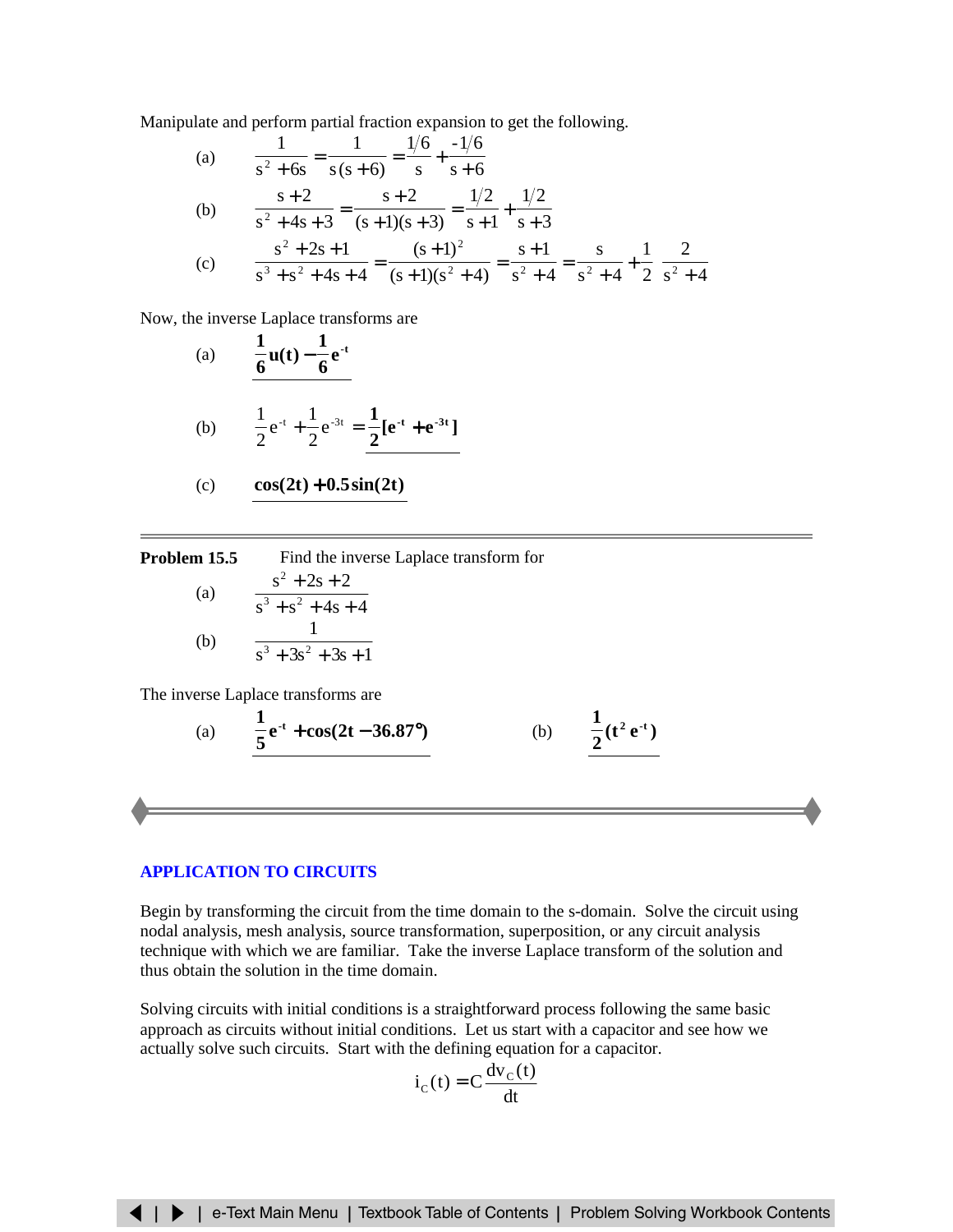Taking the Laplace transform gives

$$
I_C(s) = C[s V_C(s) - v_C(0)] = Cs V_C(s) - Cv_C(0)
$$

or

$$
V_C(s) = (1/Cs)I_C(s) + v_C(0)/s
$$
.

We now can use the following circuit model for capacitors with initial conditions.



Now let us look at the inductor. The defining equation for the inductor is

$$
v_{L}(t) = L \frac{di_{L}(t)}{dt}.
$$

Taking the Laplace transform gives

$$
V_{L}(s) = L[sI_{L}(s) - i_{L}(0)] = LsI_{L}(s) - Li_{L}(0)
$$

or

$$
I_L(s) = V_L(s)/Ls + i_L(0)/s
$$
.

We can use the following circuit model for inductors with initial conditions.



**Problem 15.6** Solve a first-order capacitive circuit with an initial condition using Laplace transforms. In Figure 15.1, solve for  $v_c(t)$  for all  $t > 0$ . The initial value of  $v_c(t) = 50$  volts, or  $v_c (0) = 50$  volts, and the value of  $v_s (t) = 20$  u(t) volts.



**Figure 15.1**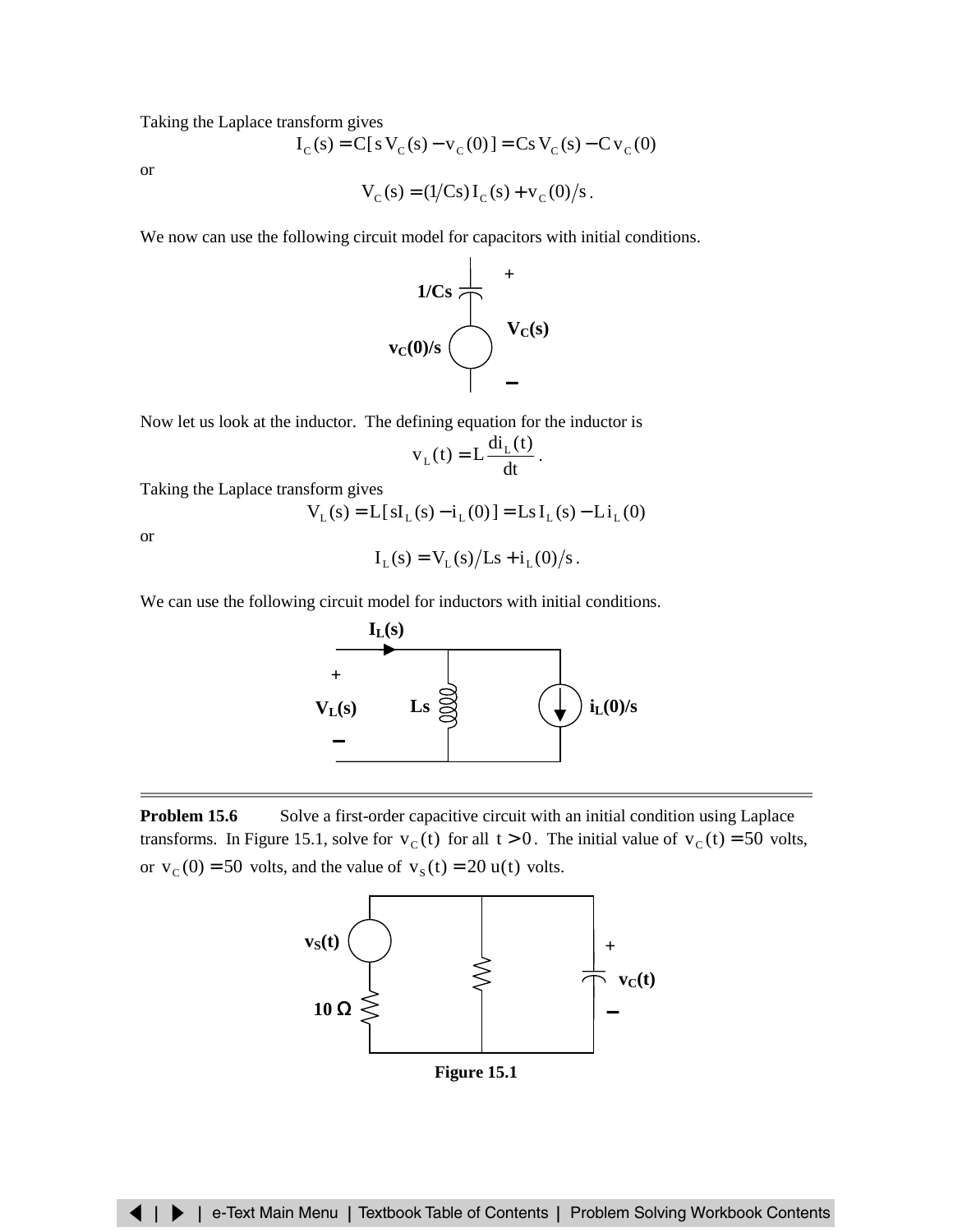# ¾ **Carefully DEFINE the problem.**

Each component is labeled completely. The problem is clear.

### ¾ **PRESENT everything you know about the problem.**

In this circuit, we are expected to find  $v_c(t)$  for all  $t > 0$  using Laplace transforms. We

need to set up a circuit in the frequency domain that will lead us to the desired solution. It should be noted that the initial condition on the capacitor must be included so that the fact that we do not have initial conditions is not violated. This is easy to do. Initial conditions can be represented by impulse functions in the time domain. An impulse function transforms into a constant. Thus, the capacitor can be represented by a capacitor in series with what appears to be a constant DC source. In reality, the Laplace transform of an impulse function is a constant in the frequency domain. Thus, we have the following circuit.



Please note that the actual value of  $V_C(s)$  is the voltage across both the initial condition source and the s-domain capacitor. This is in agreement with the model developed earlier. Once we have found  $V_c(s)$ , then we can take the inverse Laplace transform to find  $v_c(t)$ .

# ¾ **Establish a set of ALTERNATIVE solutions and determine the one that promises the greatest likelihood of success.**

Because we have accounted for the initial condition in the frequency domain equivalent circuit, we can use nodal analysis, mesh analysis, or basic circuit analysis to find the voltage across the capacitor for any time greater than zero. Looking at the frequency domain circuit above, it is evident that nodal analysis is the best technique. Because there is only one nonreference node, this could be considered an application of KCL and Ohm's law.

#### ¾ **ATTEMPT a problem solution.**

Summing the currents flowing out of the node gives us

$$
\frac{V_{C}(s) - 20/s}{10} + \frac{V_{C}(s) - 0}{5} + \frac{V_{C}(s) - 50/s}{1/0.1s} = 0
$$

Simplifying and collecting terms,

$$
[1/10 + 1/5 + s/10] V_C(s) = 2/s + 5
$$

Multiplying both sides by 10,

$$
(s+3)V_C(s) = (20/s) + 50
$$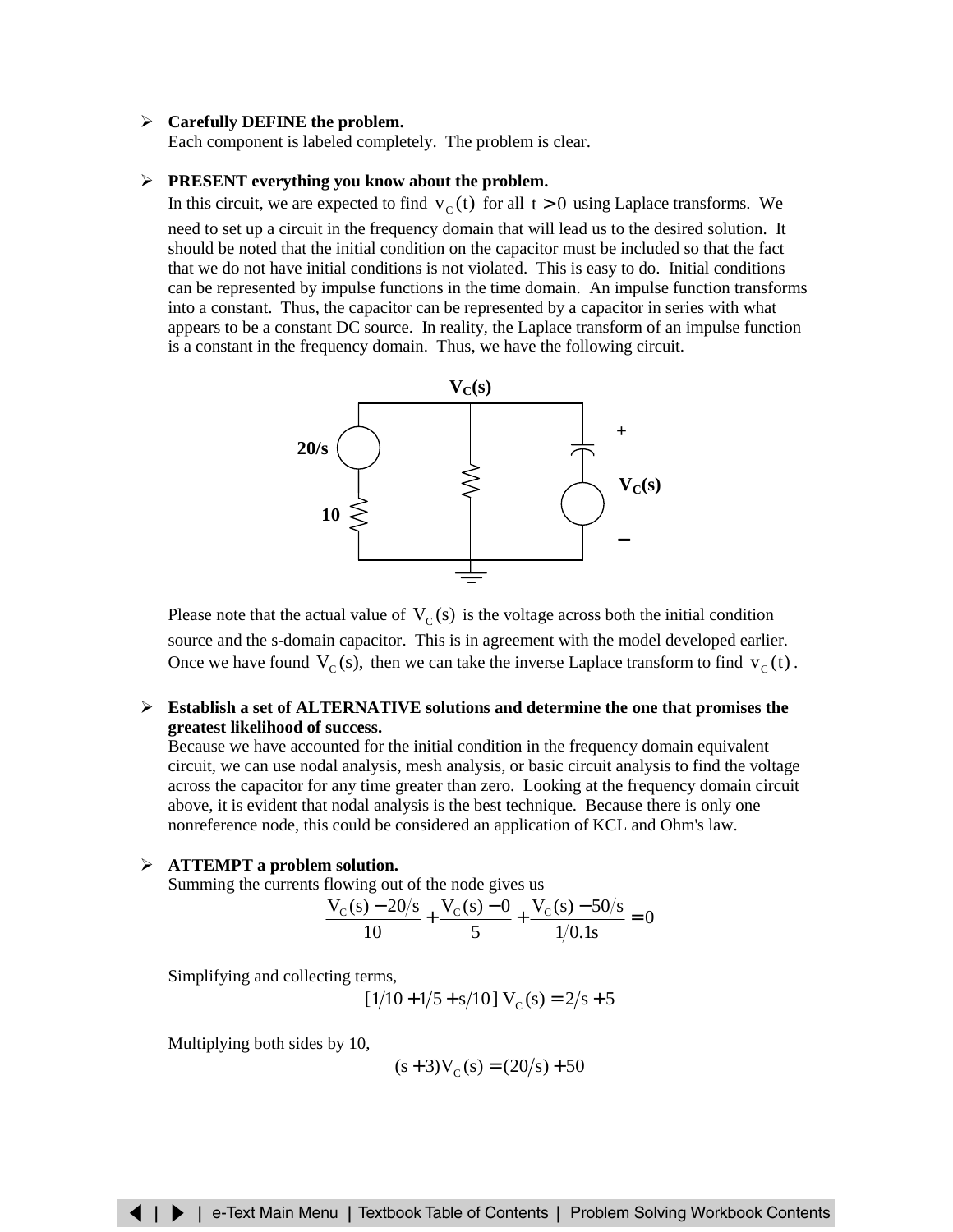Thus,

$$
V_C(s) = \frac{20}{s(s+3)} + \frac{50}{s+3}
$$

Let us simplify the first term, using partial fraction expansion.

$$
\frac{20}{s(s+3)} = \frac{20/3}{s} + \frac{-20/3}{s+3}
$$

Finally,

$$
V_C(s) = \frac{20/3}{s} + \frac{-20/3}{s+3} + \frac{50}{s+3}
$$

Taking the inverse Laplace transform produces

$$
v_c(t) = \{(20/3) [1 - e^{-3t}] + 50e^{-3t}\} u(t)
$$
 volts

This can also be written as  $v_c(t) = {20/3 + 130/3 e^{-3t}} u(t)$  volts.

### ¾ **EVALUATE the solution and check for accuracy.**

How does this compare with our earlier approach, where we used a generic solution for a first-order differential equation?

The value for

$$
v_c(t) = A + Be^{-(t-t_0)/\tau}
$$

where 
$$
t_0 = 0
$$
 sec and  $\tau = RC = \frac{(10)(5)}{(10+5)}(0.1) = \frac{1}{3}$ ,  
 $v_C(\infty) = 20/3$  volts, and  $v_C(0) = 50$  volts.

Thus,

$$
A = 20/3
$$
 volts

$$
B = v_C(0) - A = 50 - 20/3 = 130/3
$$
 volts

Therefore,  $v_c(t) = {20/3 + 130/3e^{-3t}} u(t)$  volts, and our answer is the same as what we got using the Laplace transform approach!

Our check for accuracy was successful.

¾ **Has the problem been solved SATISFACTORILY? If so, present the solution; if not, then return to "ALTERNATIVE solutions" and continue through the process again.** This problem has been solved satisfactorily.

$$
v_C(t) = \left\{\frac{20}{3} + \frac{130}{3}e^{-3t}\right\}u(t) V
$$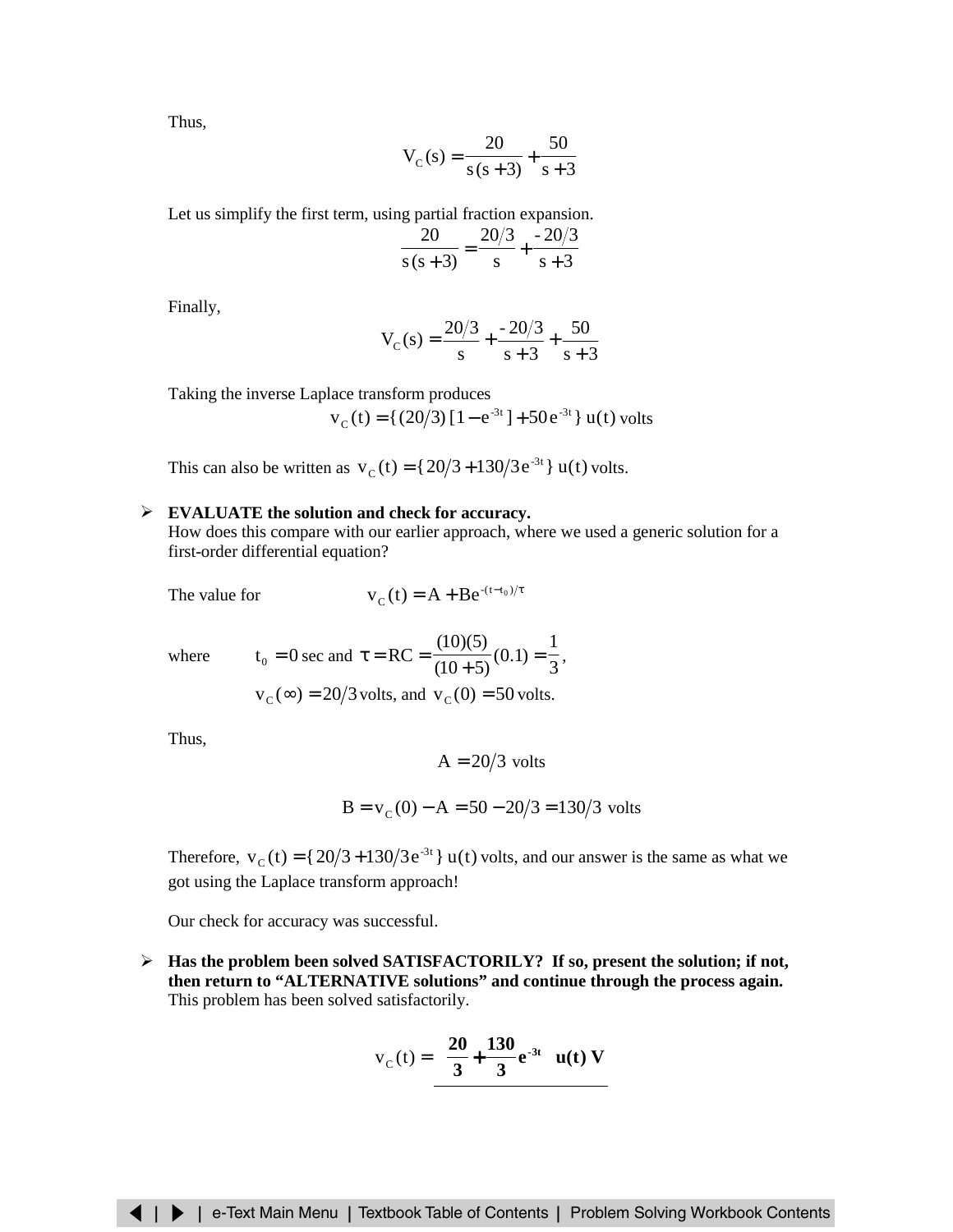**Problem 15.7** Given the circuit in Figure 15.1, solve for  $i_L(t)$  where  $v(t) = (10e^{-2t})u(t)$ volts and  $i_L(0) = -2$  amps.



**Figure 15.1**

We now convert the above circuit into its Laplace equivalent as shown below.



Write a mesh equation, where  $i_L(0) = -2$  amps.

$$
-V(s) + 5I_{L}(s) + 5s[I_{L}(s) - (-2/s)] = 0
$$
  

$$
5(s+1)I_{L}(s) = V(s) - 10
$$
  

$$
I_{L}(s) = \frac{V(s) - 10}{5(s+1)}
$$

Since  $v(t) = (10e^{-2t}) u(t)$  volts,  $V(s) = 10/(s + 2)$ . Now, substitute V(s) into the equation.

$$
I_{L}(s) = \frac{10/(s+2) - 10}{5(s+1)}
$$

$$
I_{L}(s) = \frac{2}{(s+1)(s+2)} + \frac{-2}{s+1}
$$

Simplifying the first term using partial fraction expansion,

$$
I_{L}(s) = \frac{2}{s+1} + \frac{-2}{s+2} + \frac{-2}{s+1}
$$

$$
I_{L}(s) = \frac{-2}{s+2}
$$

Taking the inverse Laplace transform of  $I_L(s)$  gives

$$
i_{L}(t) = \{-2e^{-2t}\} u(t) A
$$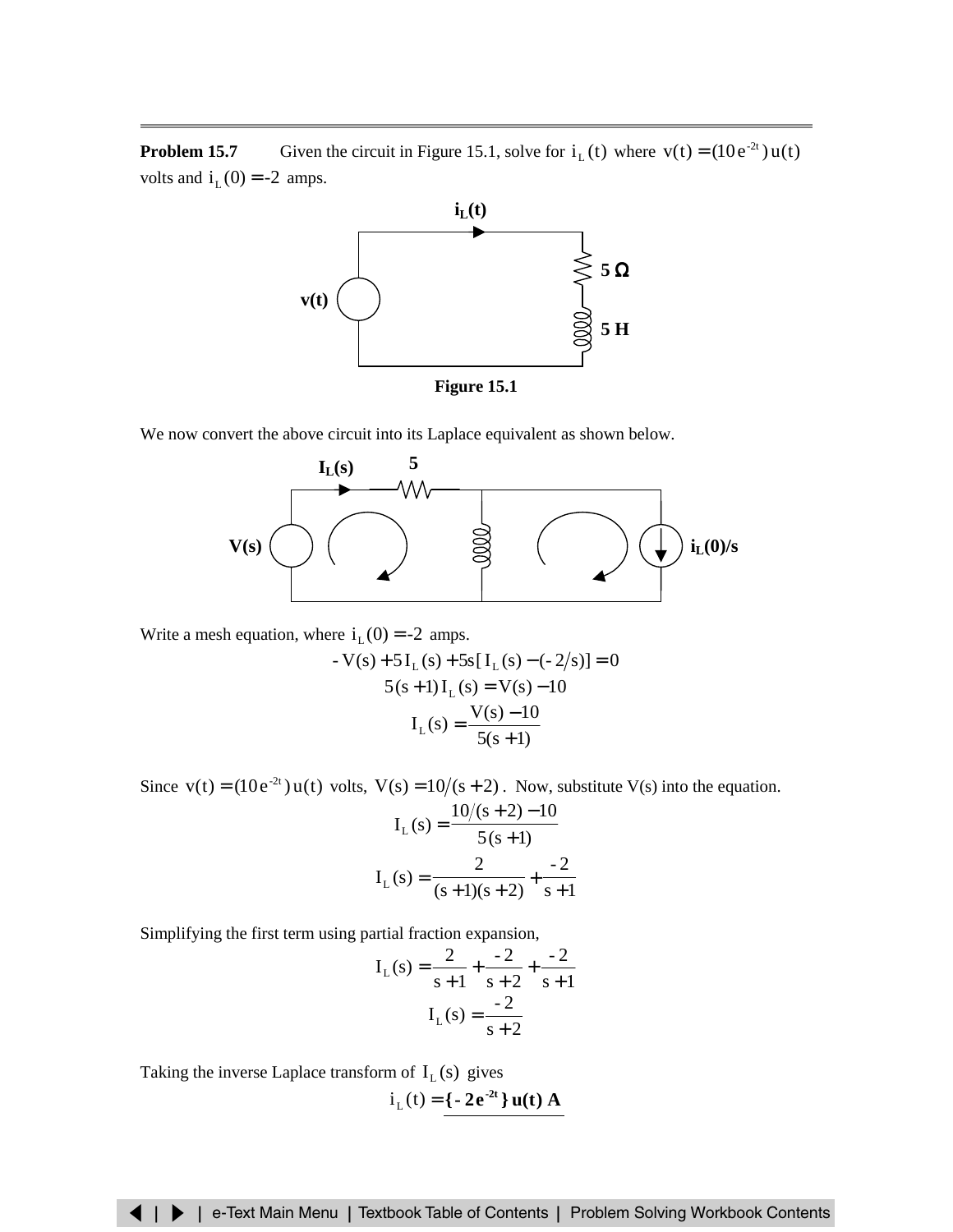The answer can be easily checked by again summing the voltages around the loop using this value of  $i_L(t)$ .

$$
\sum \text{ of voltages} = 0
$$
\n
$$
\left\{-10e^{-2t} + (5)(-2e^{-2t}) + 5\frac{d(-2e^{-2t})}{dt}\right\} u(t) = 0
$$
\n
$$
\left\{-10e^{-2t} + (-10e^{-2t}) + (5)[(-2)(-2)e^{-2t}] \right\} u(t) = 0
$$
\n
$$
\left\{-20e^{-2t} + 20e^{-2t}\right\} u(t) = 0
$$

The sum does equal zero.

**Problem 15.8** Find the current,  $i_L(t)$  for all t, given  $v(t) = (10 - 10e^{-2t}) u(t)$  volts for the circuit in Figure 15.1. Note that there are no initial conditions.



**Figure 15.1**

This problem is most easily solved using Laplace transforms. The first thing to do is to write a mesh equation since we are looking for a current.

$$
-v(t) + 5i_{L}(t) + 5di_{L}(t)/dt = 0
$$
  

$$
5di_{L}(t)/dt + 5i_{L}(t) = v(t)
$$

where

$$
v(t) = (10-10e^{-2t}) u(t)
$$
 volts

Taking the Laplace transform of both sides, noting that  $i_L(0) = 0$ ,

$$
(5)(sIL(s) – 0) + 5IL(s) = \frac{10}{s} + \frac{-10}{s+2}
$$

or

$$
(s+1)IL(s) = \frac{2}{s} + \frac{-2}{s+2}
$$

and

$$
I_{L}(s) = \left(\frac{2}{s} + \frac{-2}{s+2}\right)\left(\frac{1}{s+1}\right) = 2\left(\frac{1}{s(s+1)} + \frac{-1}{(s+1)(s+2)}\right)
$$

Now perform a partial fraction expansion of both terms.

$$
I_{L}(s) = 2\left(\left(\frac{1}{s} + \frac{-1}{s+1}\right) - \left(\frac{1}{s+1} + \frac{-1}{s+2}\right)\right)
$$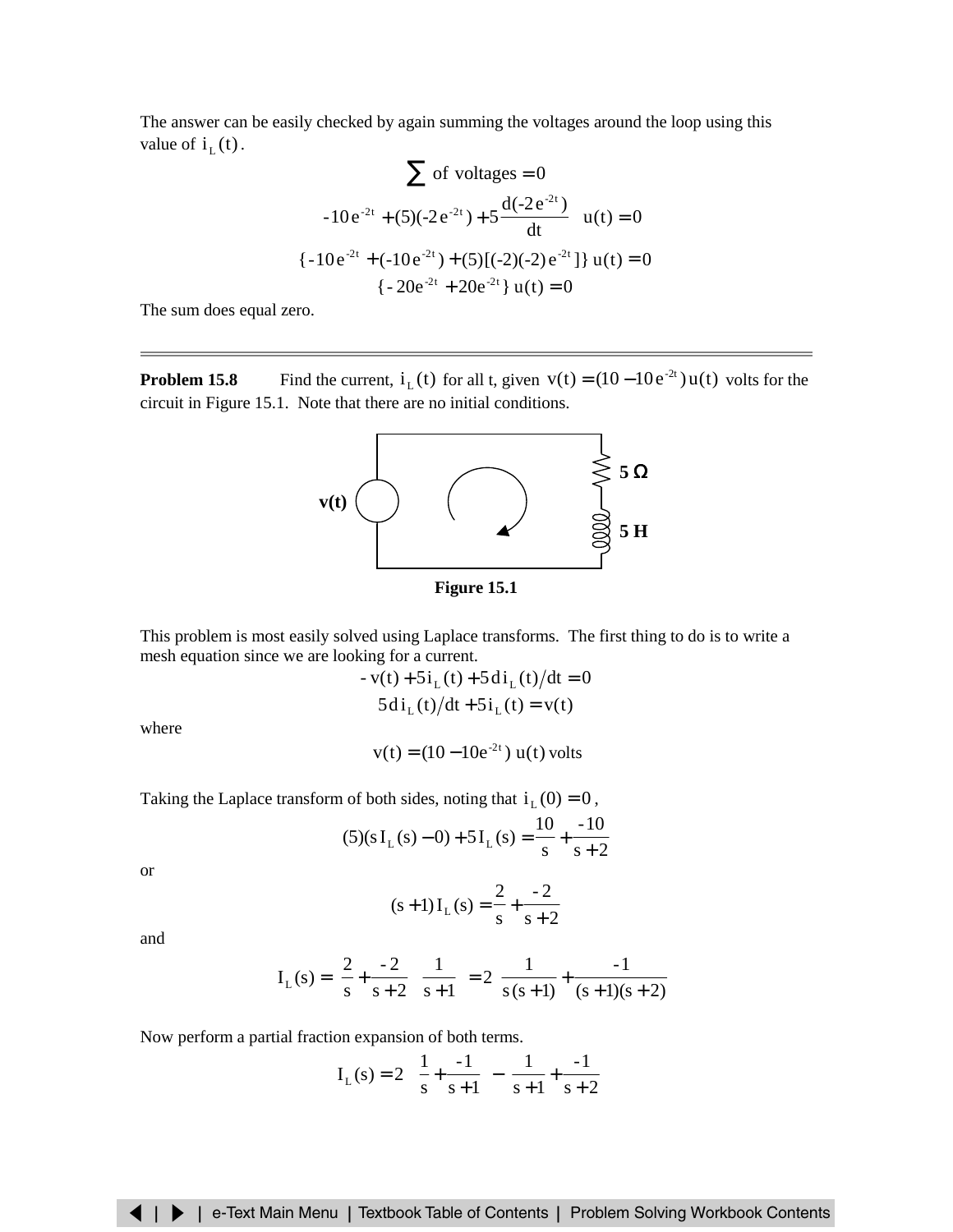$$
I_{L}(s) = 2\left(\frac{1}{s} + \frac{-2}{s+1} + \frac{1}{s+2}\right)
$$

Now to find  $i_L(t)$  all we have to do is to take the inverse transform of  $I_L(s)$ .

$$
i_{L}(t) = 2\{1 - 2e^{-t} + e^{-2t}\}u(t) A
$$

It is interesting to check and see if our answer is correct. To do that, we need to place this into the original equation.

$$
5di_{L}(t)/dt + 5i_{L}(t) = v(t)
$$

where  $5 \text{di}_{\text{L}}(t)/dt = 5{(2)[0-(-1)(2e^{-t})]} - 2e^{-2t} \text{u}(t) = {20e^{-t} - 20e^{-2t}} u(t)$  $5i_L(t) = (5)(2){1 - 2e^{-t} + e^{-2t}}$  u(t) = { $10 - 20e^{-t} + 10e^{-2t}$  } u(t)

Clearly,

 ${20e^{-t} - 20e^{-2t}} u(t) + {10 - 20e^{-t} + 10e^{-2t}} u(t) = {10 - 10e^{-2t}} u(t) = v(t)$ and our answer checks.

**Problem 15.9** Given the circuit in Figure 15.1,  $R_1 = 10 \Omega$ ,  $R_2 = 10 \Omega$ ,  $C = 1/10$  F, and  $v(t) = 10 u(t)$  volts. Calculate  $i_{R_2}(t)$ .



**Figure 15.1**



$$
V_{R2}(s) = \frac{R_2 || (1/Cs)}{R_1 + [R_2 || (1/Cs)]} V(s)
$$

where  $R_2 || (1/Cs) = \frac{27}{R_2 + (1/Cs)} = \frac{2}{R_2CS + 1}$ R  $R_2 + (1/Cs)$  $R_{\tiny 2}/Cs$  $R_2 || (1/Cs)$ 2 2 2  $_{2}$  || (1/Cs) =  $\frac{R_{2}/Cs}{R_{2} + (1/Cs)} = \frac{R_{2}}{R_{2}Cs}$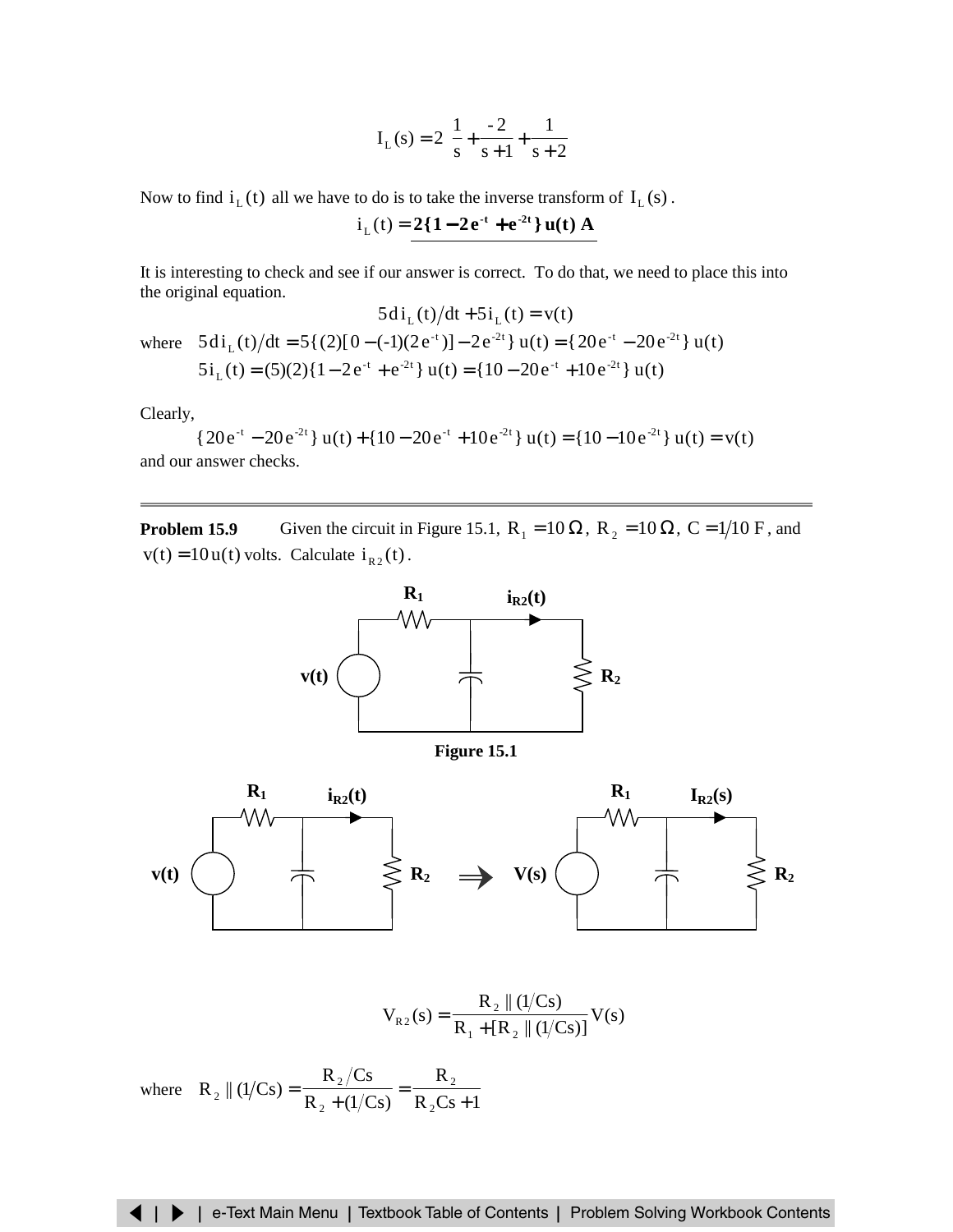Then,

$$
V_{R2}(s) = \frac{R_2/(R_2Cs+1)}{R_1 + [R_2/(R_2Cs+1)]} V(s) = \frac{R_2}{R_1 (R_2Cs+1) + R_2} V(s)
$$

where  $R_1R_2C = (10)(10)(0.1) = 10$ 

$$
V_{R2}(s) = \frac{10}{10s + 10 + 10} V(s) = \frac{10}{10s + 20} V(s) = \frac{1}{s + 2} V(s)
$$

Taking the Laplace transform of  $v(t)$ ,  $V(s) = \frac{10}{s}$ . Then,

$$
V_{R2}(s) = \left[\frac{1}{s+2}\right] \left[\frac{10}{s}\right] = \frac{10}{s(s+2)}
$$

The partial fraction expansion is

$$
V_{R2}(s) = \frac{5}{s} + \frac{-5}{s+2}
$$

The inverse Laplace transform is

$$
v_{R2}(t) = (5)(1 - e^{-2t}) u(t)
$$

Now,

$$
i_{R2}(t) = \frac{v_{R2}(t)}{R_2} = \frac{(5)(1 - e^{-2t}) u(t)}{10}
$$

Finally,

$$
i_{R2}(t) = (0.5)(1 - e^{-2t}) u(t) A
$$

**Problem 15.10** Given  $i_1(t) = (1e^{-t})u(t)$  amps,  $i_2(t) = (1e^{-t})u(t)$  amps,  $v_1(0) = 0$  volts,  $v_2(0) = 0$  volts, and the circuit in Figure 15.1, find  $v_1(t)$  and  $v_2(t)$ .



**Figure 15.1**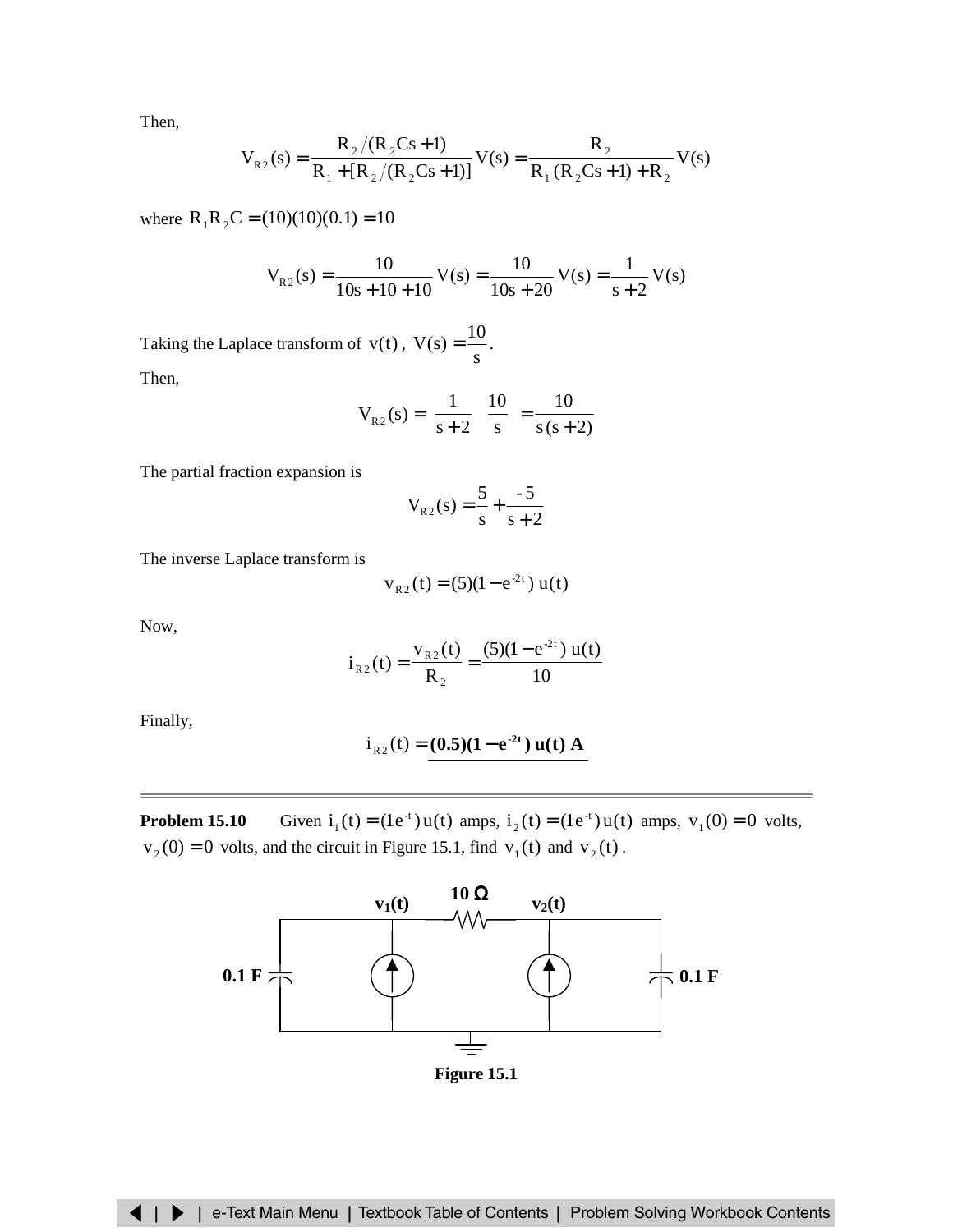Since there are no initial conditions, the above circuit is easily changed into the s-domain circuit shown below.



Using nodal analysis,

At node 1 :  
\n
$$
\frac{V_1(s) - 0}{10/s} - I_1(s) + \frac{V_1(s) - V_2(s)}{10} = 0
$$
\nAt node 2 :  
\n
$$
\frac{V_2(s) - 0}{10/s} - I_2(s) + \frac{V_2(s) - V_1(s)}{10} = 0
$$

which leads to

$$
\begin{bmatrix} s+1 & -1 \ -1 & s+1 \end{bmatrix} \begin{bmatrix} V_1(s) \\ V_2(s) \end{bmatrix} = \begin{bmatrix} 10I_1(s) \\ 10I_2(s) \end{bmatrix}
$$

$$
\begin{bmatrix} V_1(s) \\ V_2(s) \end{bmatrix} = \frac{\begin{bmatrix} s+1 & 1 \\ 1 & s+1 \end{bmatrix}}{s^2 + 2s} \begin{bmatrix} 10I_1(s) \\ 10I_2(s) \end{bmatrix}
$$

Hence,

$$
V_1(s) = \frac{(10)(s+1)}{s^2 + 2s} I_1(s) + \frac{10}{s^2 + 2s} I_2(s)
$$
  

$$
V_2(s) = \frac{10}{s^2 + 2s} I_1(s) + \frac{(10)(s+1)}{s^2 + 2s} I_2(s)
$$

Taking the Laplace transform of  $i_1(t)$  and  $i_2(t)$ , we find that  $I_1(s) = I_2(s) = 1/(s + 1)$ 

Substitute these currents into  $V_1(s)$  and  $V_2(s)$ 

$$
V_1(s) = \frac{(10)(s+1)}{s(s+2)(s+1)} + \frac{10}{s(s+2)(s+1)}
$$
  

$$
V_2(s) = \frac{10}{s(s+2)(s+1)} + \frac{(10)(s+1)}{s(s+2)(s+1)}
$$

$$
V_1(s) = V_2(s) = \frac{1}{s(s+2)} + \frac{1}{s(s+1)(s+2)}
$$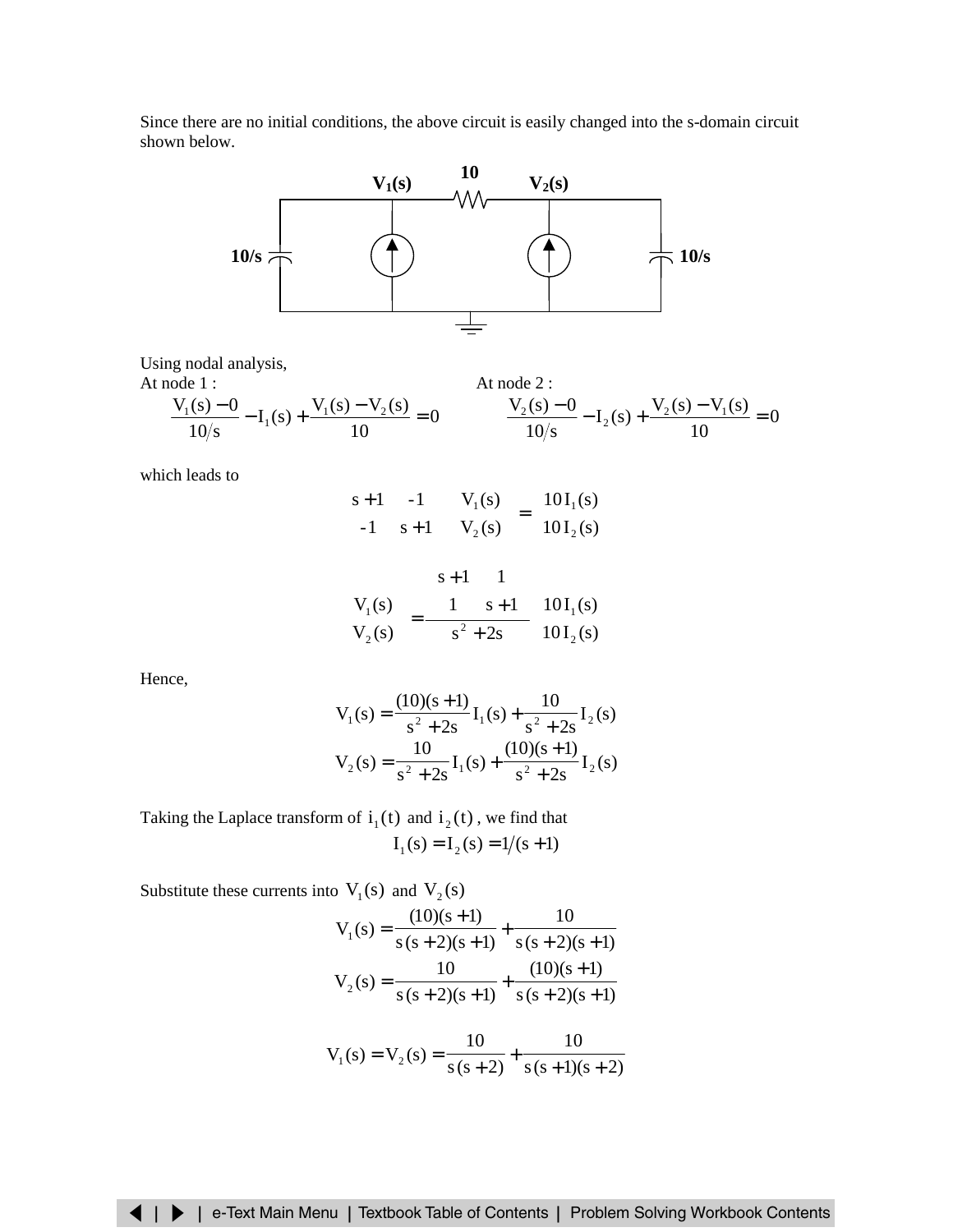$$
V_1(s) = V_2(s) = \left(\frac{5}{s} + \frac{-5}{s+2}\right) + \left(\frac{5}{s} + \frac{-10}{s+1} + \frac{5}{s+2}\right)
$$

$$
V_1(s) = V_2(s) = \frac{10}{s} + \frac{-10}{s+1}
$$

Therefore,

$$
v_1(t) = \{10 - 10e^{-t}\} u(t) V
$$

and  $v_2(t) = \{10 - 10e^{-t}\}$  **u**(t) **V** 

**Problem 15.11** Develop the matrix representation for the circuit shown in Figure 15.1, using nodal analysis with three nodes.



**Figure 15.1**

Transforming Figure 15.1 to the frequency domain,



Using nodal analysis,

$$
\frac{V_1 - V(s)}{10} + \frac{V_1 - 0}{20} + \frac{V_1 - V_2}{5/s} = 0
$$
  

$$
\frac{V_2 - V_1}{5/s} + \frac{V_2 - 0}{10} + \frac{V_2 - V_3}{5 + 15s} = 0
$$
  

$$
\frac{V_3 - V_2}{5 + 15s} + \frac{V_3 - 0}{20} - I(s) = 0
$$

Simplifying these equations,

$$
2V_1 - 2V(s) + V_1 + 4sV_1 - 4sV_2 = 0
$$
  
[(2s)(3s+1)](V<sub>2</sub> - V<sub>1</sub>) + (3s+1)V<sub>2</sub> + (2)(V<sub>2</sub> - V<sub>3</sub>) = 0  
(4)(V<sub>3</sub> - V<sub>2</sub>) + (3s+1)V<sub>3</sub> - (20)(3s+1)I(s) = 0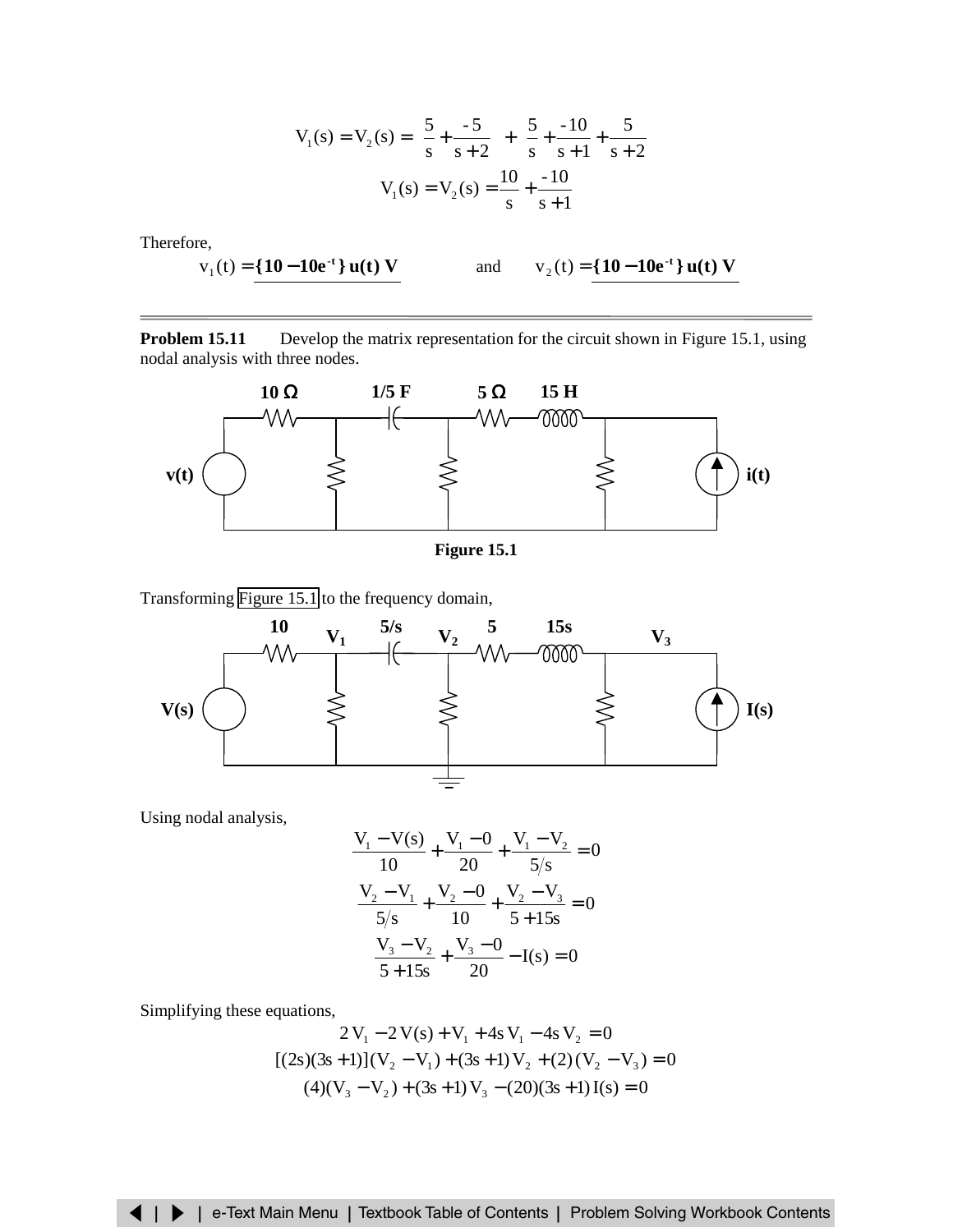<span id="page-15-0"></span>Combining like terms,

$$
(2+1+4s) V1 - 4s V2 = 2 V(s)
$$
  
[(-2s)(3s + 1)] V<sub>1</sub> + [(2s)(3s + 1) + (3s + 1) + 2] V<sub>2</sub> - 2 V<sub>3</sub> = 0  
-4 V<sub>2</sub> + [4 + (3s + 1)] V<sub>3</sub> = (20)(3s + 1) I(s)

Simplifying further,

$$
(4s + 3) V1 - 4s V2 = 2 V(s)
$$
  
(-6s<sup>2</sup> – 2s) V<sub>1</sub> + (6s<sup>2</sup> + 5s + 3) V<sub>2</sub> – 2 V<sub>3</sub> = 0  
-4 V<sub>2</sub> + (3s + 5) V<sub>3</sub> = (20)(3s + 1) I(s)

Therefore, the matrix equation is

$$
\begin{bmatrix} 4s+3 & -4s & 0 \ -6s^2 - 2s & 6s^2 + 5s + 3 & -2 \ 0 & -4 & 3s + 5 \end{bmatrix} \begin{bmatrix} V_1 \\ V_2 \\ V_3 \end{bmatrix} = \begin{bmatrix} 2V(s) \\ 0 \\ (20)(3s+1)I(s) \end{bmatrix}
$$

**Problem 15.12** Given the circuit in Figure 15.1, write the s-domain equations for  $V_1$ ,  $V_2$ ,  $V_3$ , and  $V_4$ . DO NOT SOLVE.





Converting this circuit to the s-domain yields,



Using nodal analysis,

At node 1 : 
$$
\frac{V_1 - V(s)}{10} + \frac{V_1 - 0}{10} + \frac{V_1 - V_2}{10/s} = 0
$$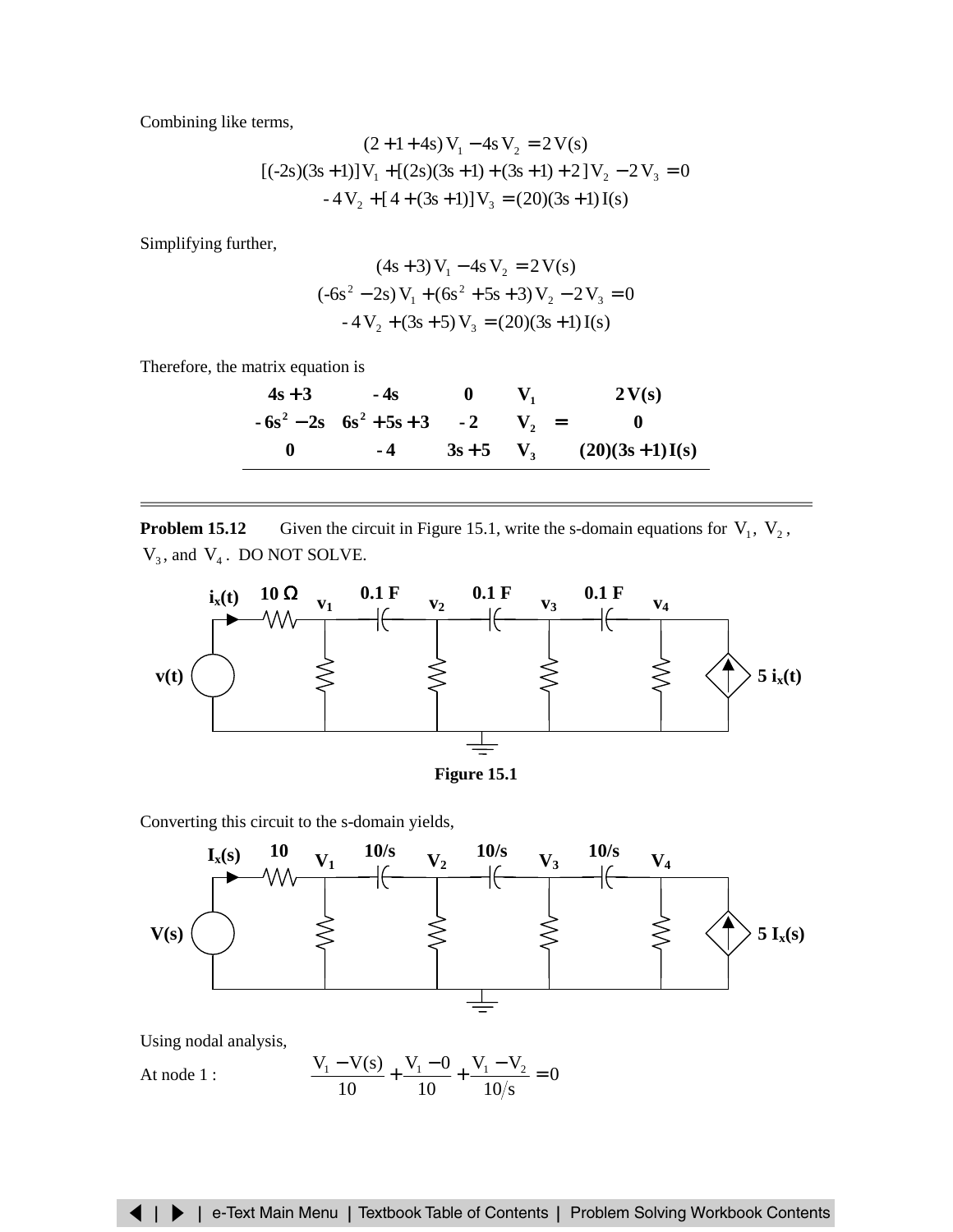At node 2 :  
\n
$$
\frac{V_2 - V_1}{10/s} + \frac{V_2 - 0}{10} + \frac{V_2 - V_3}{10/s} = 0
$$
\nAt node 3 :  
\n
$$
\frac{V_3 - V_2}{10/s} + \frac{V_3 - 0}{10} + \frac{V_3 - V_4}{10/s} = 0
$$
\nAt node 4 :  
\n
$$
\frac{V_4 - V_3}{10/s} + \frac{V_4 - 0}{10} - 5I_x(s) = 0
$$
 where  $I_x(s) = \frac{V(s) - V_1}{10}$ 

Simplifying,  
\n
$$
(s+2) V_1 - s V_2 = V(s)
$$
\n
$$
-s V_1 + (2s+1) V_2 - s V_3 = 0
$$
\n
$$
-s V_2 + (2s+1) V_3 - s V_4 = 0
$$
\n
$$
5 V_1 - s V_3 + (s+1) V_4 = 5 V(s)
$$

Finally, collect the equations and place them into a matrix form.

| $\lceil s+2 \rceil$ | $-S$     |  |  |                                                                                                                                                                                                             |  |
|---------------------|----------|--|--|-------------------------------------------------------------------------------------------------------------------------------------------------------------------------------------------------------------|--|
| $-S$                | $2s + 1$ |  |  |                                                                                                                                                                                                             |  |
|                     |          |  |  |                                                                                                                                                                                                             |  |
|                     |          |  |  | $\begin{bmatrix} -s & 0 & 0 \\ s+1 & -s & 0 \\ -s & 2s+1 & -s \\ 0 & -s & s+1 \end{bmatrix} \begin{bmatrix} V_1 \\ V_2 \\ V_3 \\ V_4 \end{bmatrix} = \begin{bmatrix} V(s) \\ 0 \\ 0 \\ 5V(s) \end{bmatrix}$ |  |

**Problem 15.13** *[15.49]* For the circuit in Figure 15.1 find  $v_0(t)$  for  $t > 0$ .



Consider the circuit shown below.

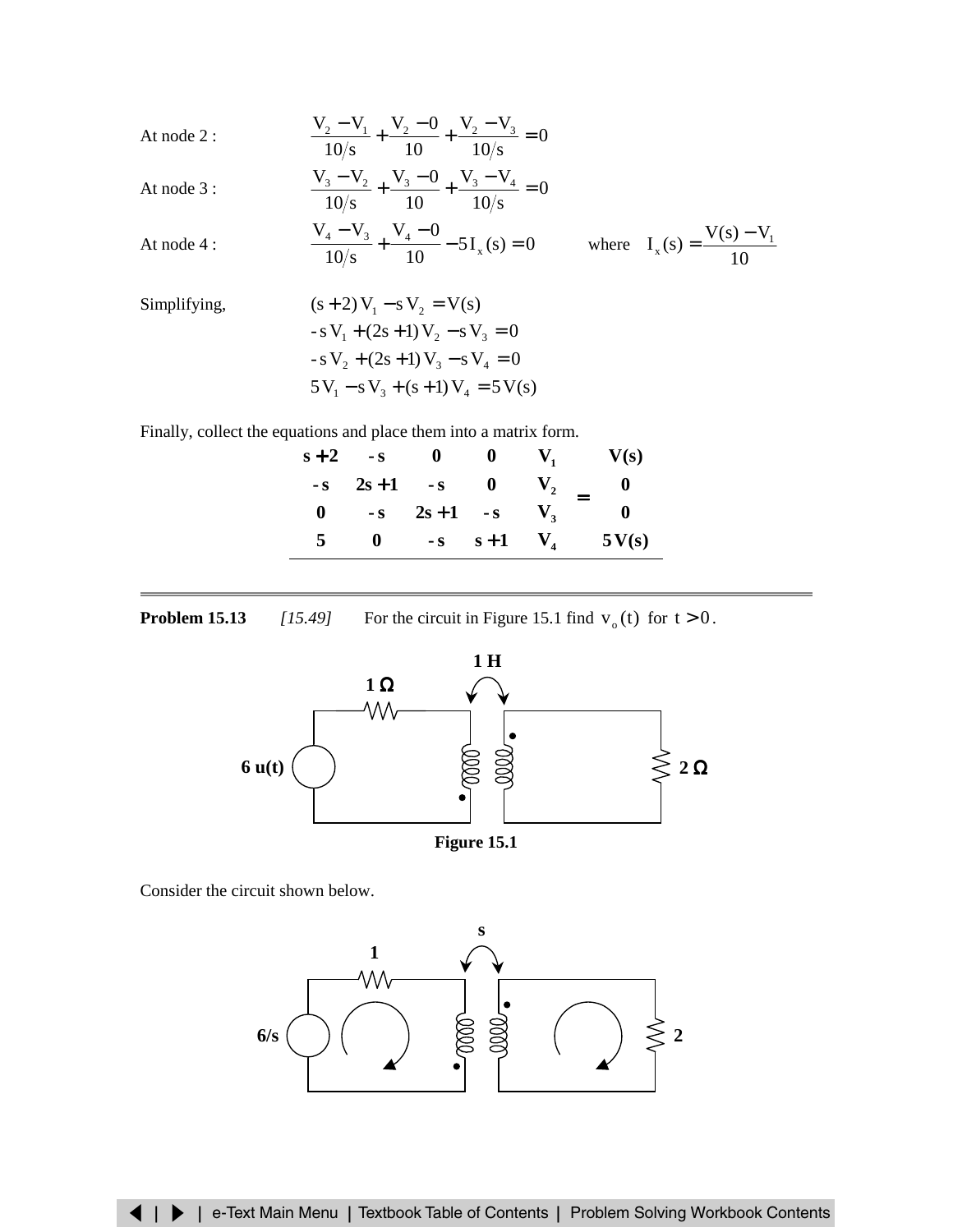For mesh 1,

$$
\frac{6}{s} = (1+2s)I_1 + sI_2
$$
 (1)

For mesh 2,

$$
0 = s I_1 + (2 + s) I_2
$$
  
\n
$$
I_1 = -\left(1 + \frac{2}{s}\right) I_2
$$
\n(2)

Substituting (2) into (1) gives

 $s^2 + 5s + 2$ 

$$
\frac{6}{s} = -(1+2s)\left(1+\frac{2}{s}\right)I_2 + sI_2 = \frac{-(s^2+5s+2)}{s}I_2
$$
  

$$
I_2 = \frac{-6}{s^2+5s+2}
$$

or

$$
V_o = 2I_2 = \frac{-12}{s^2 + 5s + 2} = \frac{-12}{(s + 0.438)(s + 4.561)}
$$

Since the roots of  $s^2 + 5s + 2 = 0$  are  $-0.438$  and  $-4.561$ ,

$$
V_o = \frac{A}{s + 0.438} + \frac{B}{s + 4.561}
$$
  
\n
$$
A = \frac{-12}{4.123} = -2.91,
$$
  
\n
$$
B = \frac{-12}{-4.123} = 2.91
$$
  
\n
$$
V_o(s) = \frac{-2.91}{s + 0.438} + \frac{2.91}{s + 4.561}
$$
  
\n
$$
v_o(t) = \frac{2.91[e^{4.561t} - e^{0.438t}]u(t) V}{s + 0.438t}
$$

**Problem 15.14** Given the circuit shown in Figure 15.1 and  $v_{in}(t) = (10 + 10e^{-t}) u(t)$  volts, find  $v_{out}(t)$ ,  $\forall t$ .



**Figure 15.1**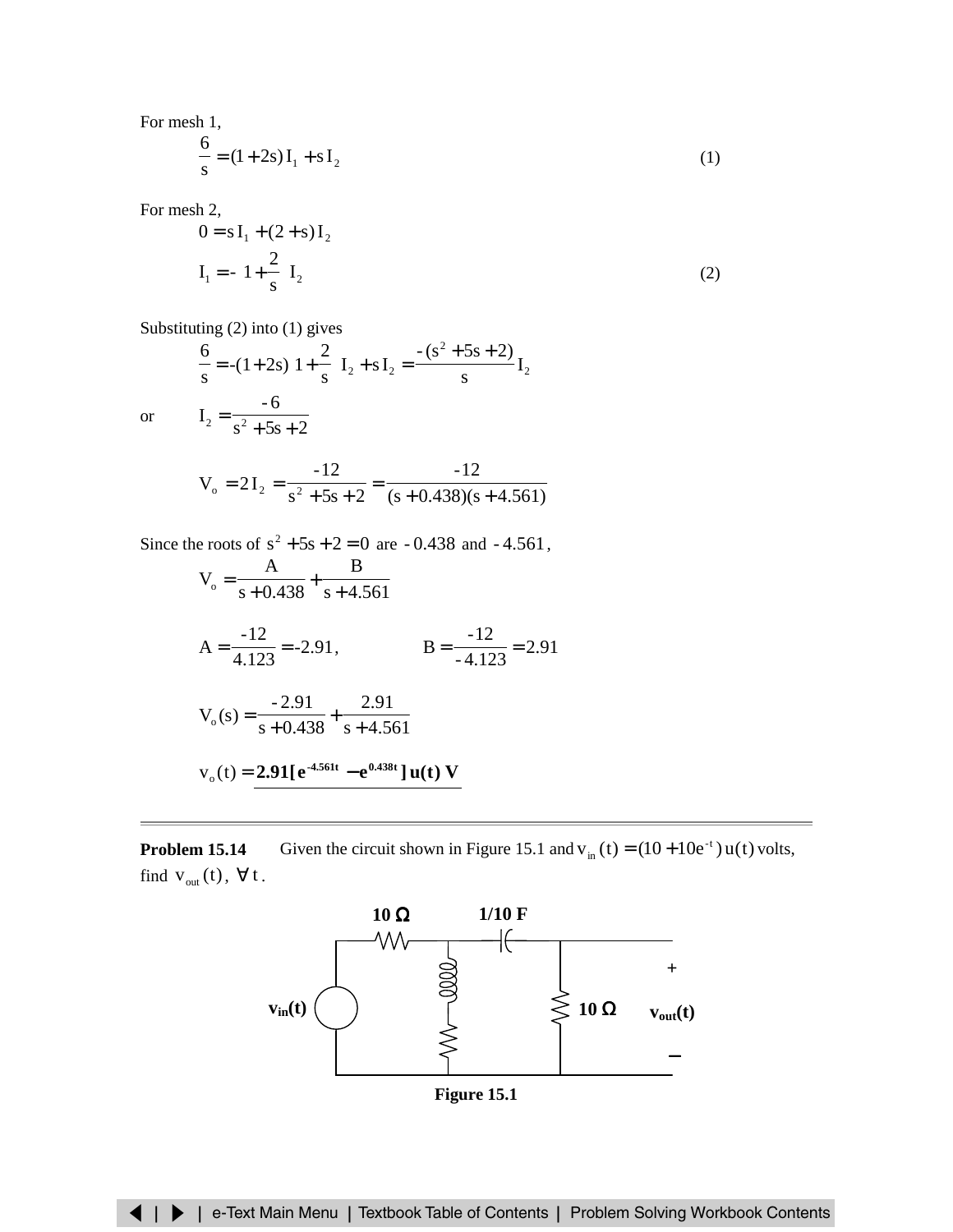$$
v_{\text{out}}(t) = (10e^{-t} - 5te^{-t}) V
$$

<span id="page-18-0"></span>**Problem 15.15** Given the circuit shown in Figure 15.1 and  $v_{out}(t) = {5e^{-2t} u(t)}$  volts. Find  $v(t)$ .



 $v(t) = 20u(t) V$ 

# **[TRANSFER FUNCTIONS](#page-28-0)**

The transfer function  $H(s)$  is the ratio of the output response  $Y(s)$  to the input excitation  $X(s)$ , assuming all initial conditions are zero.

**Problem 15.16** *[15.51]* The transfer function of a system is  $s^2$ 

$$
H(s) = \frac{s}{3s+1}
$$

Find the output when the system has an input of  $4e^{-t/3}u(t)$ .

Y(s) = H(s) X(s),  
\n
$$
X(s) = \frac{4}{s + 1/3} = \frac{12}{3s + 1}
$$
\n
$$
12s2 \qquad 4 \qquad 8s + 4/3
$$

Y(s) = 
$$
\frac{12 s^2}{(3s+1)^2} = \frac{4}{3} - \frac{8s+4/3}{(3s+1)^2}
$$
  
Y(s) =  $\frac{4}{3} - \frac{8}{9} \cdot \frac{s}{(s+1/3)^2} - \frac{4}{27} \cdot \frac{1}{(s+1/3)^2}$ 

s

9 8-  $G(s) = \frac{0}{9} \cdot \frac{1}{(s+1)^2}$ 

Let  $G(s) = \frac{ }{9} \cdot \frac{ }{(s+1/3)^2}$ 

◀ | ▶ | e-Text Main Menu | Textbook Table of Contents | Problem Solving Workbook Contents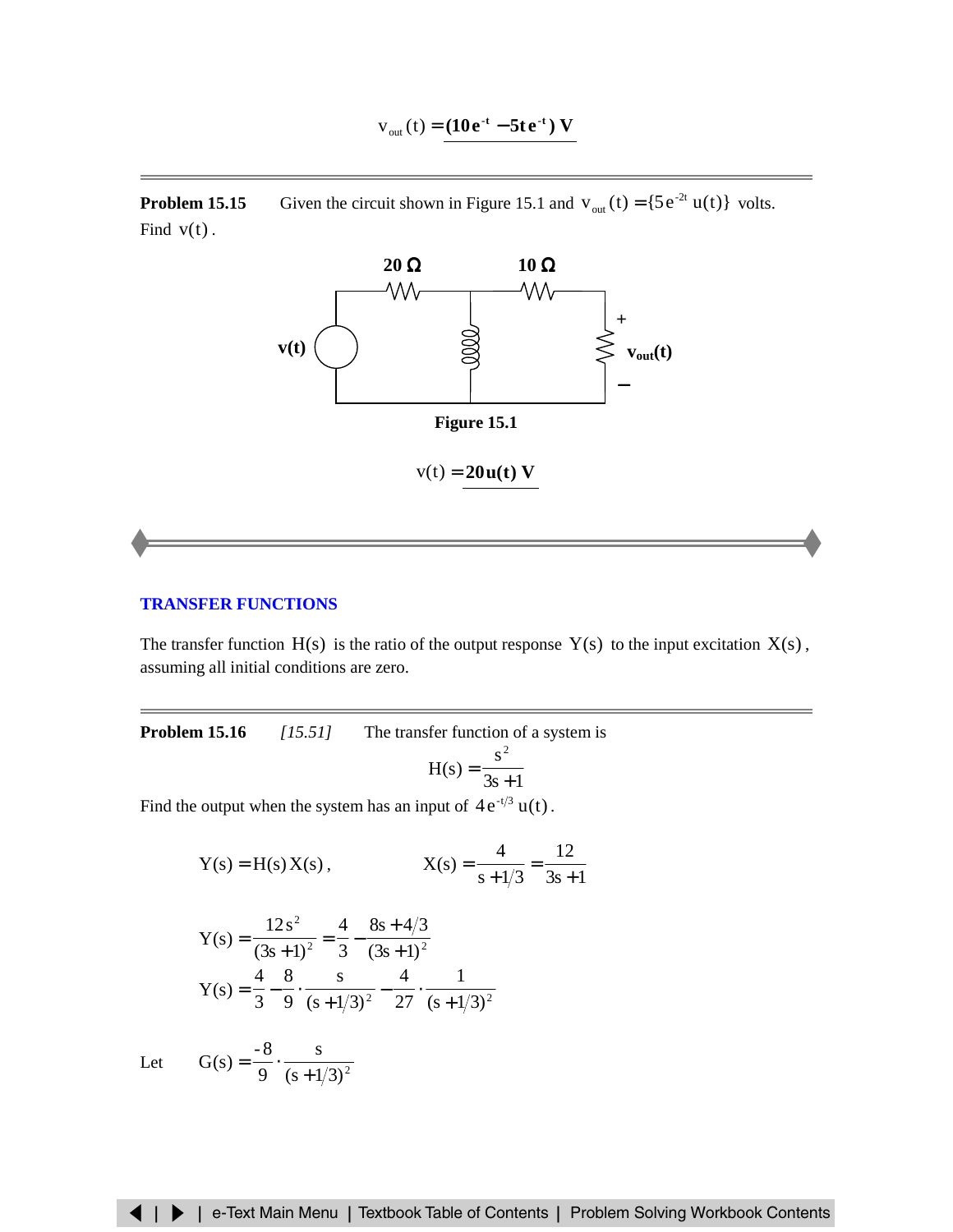Using the time differentiation property,

$$
g(t) = \frac{-8}{9} \cdot \frac{d}{dt} (te^{-t/3}) = \left(\frac{-8}{9}\right) \left(\frac{-1}{3}te^{-t/3} + e^{-t/3}\right)
$$

$$
g(t) = \frac{8}{27}te^{-t/3} - \frac{8}{9}e^{-t/3}
$$

Hence,

$$
y(t) = \frac{4}{3}u(t) + \frac{8}{27}te^{-t/3} - \frac{8}{9}e^{-t/3} - \frac{4}{27}te^{-t/3}
$$

$$
y(t) = \frac{4}{3}u(t) - \frac{8}{9}e^{-t/3} + \frac{4}{27}te^{-t/3}
$$

**Problem 15.17** *[15.59]* Refer to the network in Figure 15.1. Find the following transfer functions:

- (a)  $H_1(s) = V_0(s)/V_s(s)$
- (b)  $H_2(s) = V_0(s)/I_s(s)$
- (c)  $H_3(s) = I_0(s)/I_s(s)$
- (d)  $H_4(s) = I_0(s)/V_s(s)$



**Figure 15.1**

(a) Consider the following circuit.



At node 1,

$$
\frac{V_s - V_l}{1} = s V_l + \frac{V_l - V_o}{s}
$$
  

$$
V_s = \left(1 + s + \frac{1}{s}\right) V_l - \frac{1}{s} V_o
$$
 (1)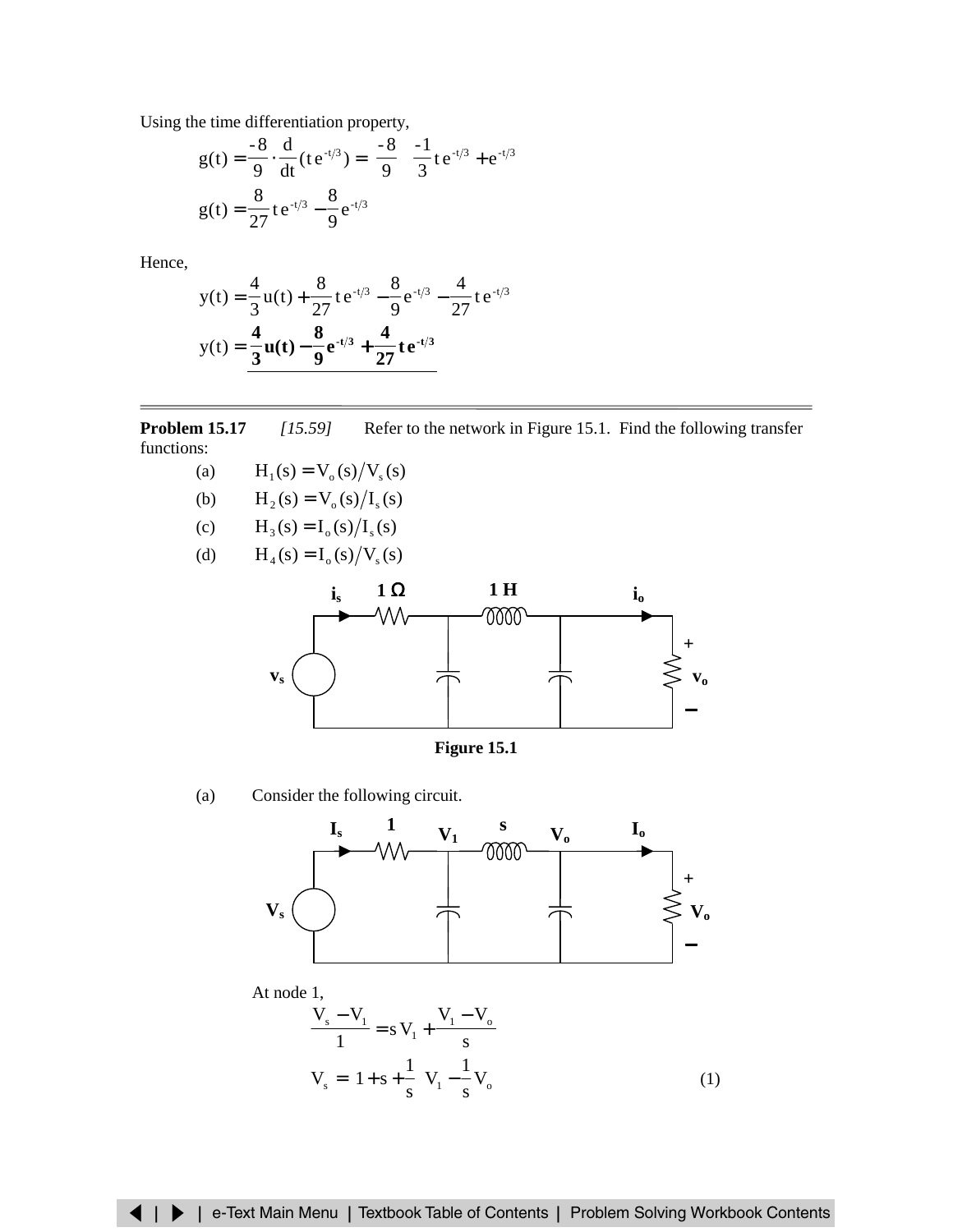<span id="page-20-0"></span>At node o,

$$
\frac{V_1 - V_o}{s} = s V_o + V_o = (s + 1) V_o
$$
  
\n
$$
V_1 = (s^2 + s + 1) V_o
$$
 (2)

Substituting (2) into (1)  
\n
$$
V_s = (s + 1 + 1/s)(s^2 + s + 1)V_o - 1/s V_o
$$
\n
$$
V_s = (s^3 + 2s^2 + 3s + 2)V_o
$$

$$
H_1(s) = \frac{V_o}{V_s} = \frac{1}{s^3 + 2s^2 + 3s + 2}
$$

(b) 
$$
I_s = V_s - V_1 = (s^3 + 2s^2 + 3s + 2)V_o - (s^2 + s + 1)V_o
$$

$$
I_s = (s^3 + s^2 + 2s + 1)V_o
$$

$$
H_2(s) = \frac{V_o}{I_s} = \frac{1}{s^3 + s^2 + 2s + 1}
$$

$$
\text{(c)} \qquad \mathbf{I}_{\text{o}} = \frac{\mathbf{V}_{\text{o}}}{1}
$$

$$
H_3(s) = \frac{I_o}{I_s} = \frac{V_o}{I_s} = H_2(s) = \frac{1}{s^3 + s^2 + 2s + 1}
$$

(d) 
$$
H_4(s) = \frac{I_o}{V_s} = \frac{V_o}{V_s} = H_1(s) = \frac{1}{s^3 + 2s^2 + 3s + 2}
$$

# **[CONVOLUTION INTEGRAL](#page-33-0)**

The convolution of two signals consists of time-reversing one signal, shifting it, multiplying it point by point with the second signal, and integrating the product.

Steps to evaluate the convolution integral :

- 1. Folding : Take the mirror image of  $h(\lambda)$  about the ordinate axis to obtain  $h(-\lambda)$ .
- 2. Displacement : Shift or delay  $h(-\lambda)$  by t to obtain  $h(t \lambda)$ .
- 3. Multiplication : Find the product of  $h(t \lambda)$  and  $x(\lambda)$ .
- 4. Integration : For a given time t, calculate the area under the product  $h(t-\lambda)x(\lambda)$  for  $0 < \lambda < t$  to get y(t) at t.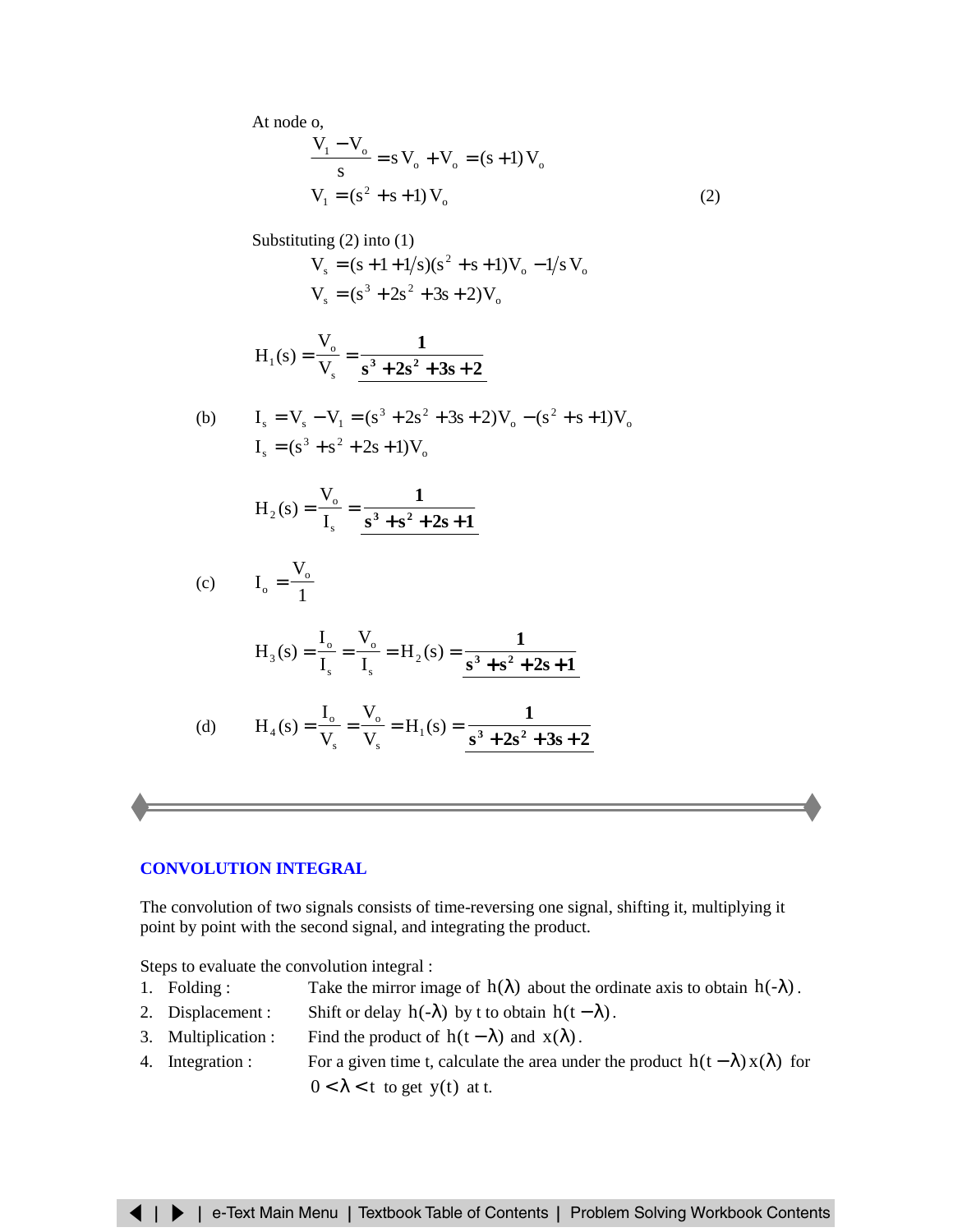<span id="page-21-0"></span>**Problem 15.18** *[15.69]* Given that  $F_1(s) = F_2(s) = s/(s^2 + 1)$ , find  $L^{-1}[F_1(s)F_2(s)]$  by convolution.

$$
f_1(t) = f_2(t) = \cos(t)
$$
  
\n
$$
L^{-1} [F_1(s) F_2(s)] = \int_0^t \cos(\lambda) \cos(t - \lambda) d\lambda
$$
  
\n
$$
\cos(A) \cos(B) = \frac{1}{2} [\cos(A + B) + \cos(A - B)]
$$
  
\n
$$
L^{-1} [F_1(s) F_2(s)] = \frac{1}{2} \int_0^t \cos(t - 2\lambda) - \cos(t) d\lambda
$$
  
\n
$$
L^{-1} [F_1(s) F_2(s)] = \frac{1}{2} \cos(t) \cdot \lambda \Big|_0^t + \frac{1}{2} \cdot \frac{\sin(t - 2\lambda)}{-2} \Big|_0^t
$$
  
\n
$$
L^{-1} [F_1(s) F_2(s)] = \frac{1}{2} \cdot \frac{1}{2} \cdot \frac{\sin(t - 2\lambda)}{-2} \Big|_0^t
$$

### **APPLICATION TO [INTEGRODIFFERENTIAL EQUATIONS](#page-41-0)**

**Problem 15.19** Given the following is a matrix representation of a circuit in the frequency domain. Determine the value of  $v_1(t)$  and  $v_2(t)$ .

$$
\begin{bmatrix} s+2 & -s \ -s & s+2 \end{bmatrix} \begin{bmatrix} V_1(s) \\ V_2(s) \end{bmatrix} = \begin{bmatrix} 8/s \\ 0 \end{bmatrix}
$$

$$
\begin{bmatrix} V_1(s) \\ V_2(s) \end{bmatrix} = \frac{\begin{bmatrix} s+2 & s \ s & s+2 \end{bmatrix}}{s^2 + 4s + 4 - s^2} \begin{bmatrix} 8/s \\ 0 \end{bmatrix} = \frac{\begin{bmatrix} s+2 & s \ s & s+2 \end{bmatrix}}{(4)(s+1)} \begin{bmatrix} 8/s \\ 0 \end{bmatrix}
$$

Hence,

$$
\begin{bmatrix} V_1(s) \\ V_2(s) \end{bmatrix} = \begin{bmatrix} \frac{(s+2)}{(4)(s+1)} & \frac{s}{(4)(s+1)} \\ \frac{s}{(4)(s+1)} & \frac{(s+2)}{(4)(s+1)} \end{bmatrix} \begin{bmatrix} 8/s \\ 0 \end{bmatrix} = \begin{bmatrix} \frac{(8)(s+2)}{(4s)(s+1)} \\ \frac{8s}{(4s)(s+1)} \end{bmatrix} = \begin{bmatrix} \frac{4}{s} + \frac{-2}{s+1} \\ \frac{2}{s+1} \end{bmatrix}
$$

Therefore,  $v_1(t) = \{4 - 2e^{-t}\}u(t) V$  and  $v_2(t) = \{2e^{-t}\}u(t) V$ .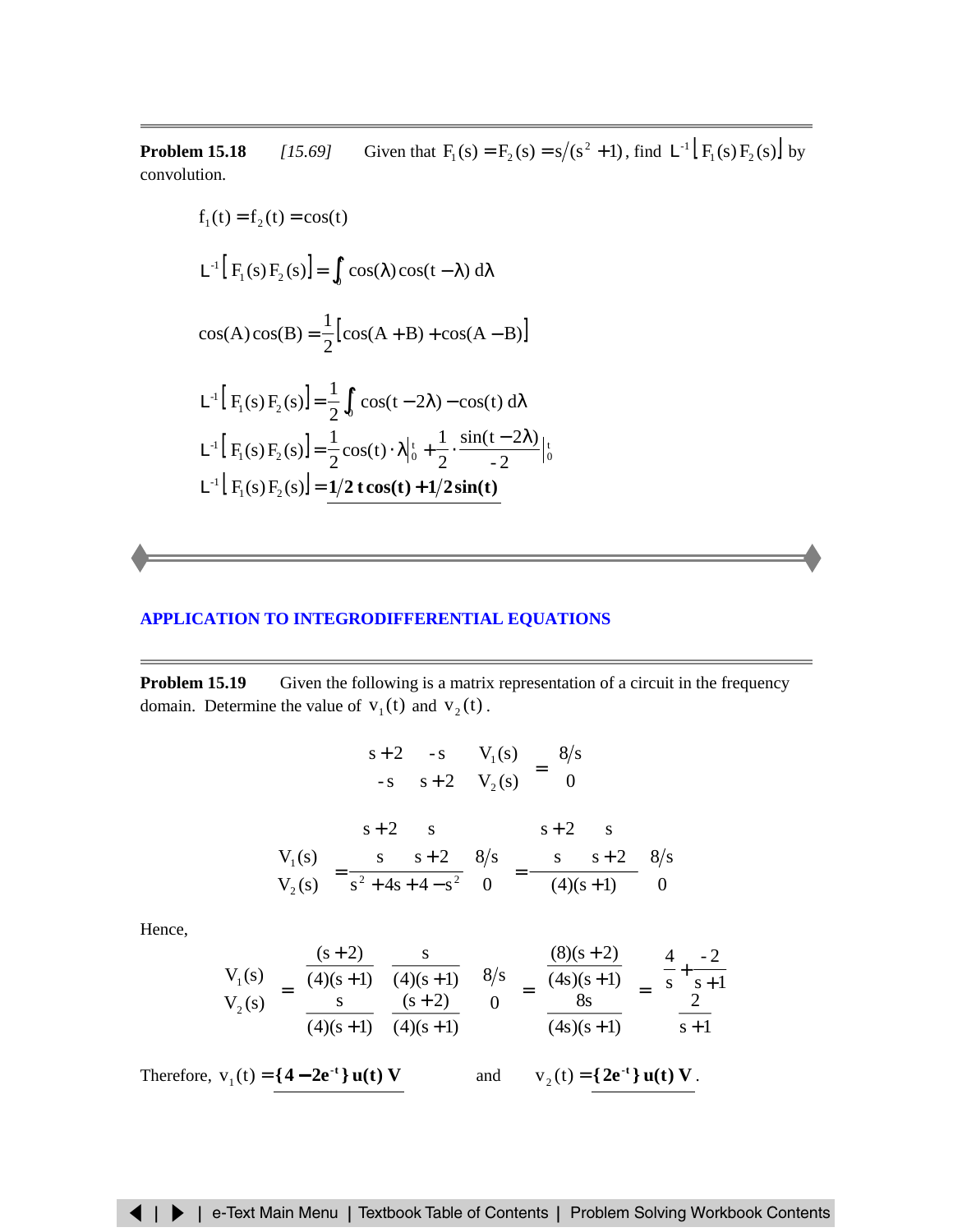<span id="page-22-0"></span>**Problem 15.20** Solve for  $v_1(t)$  and  $v_2(t)$  given the following matrix equation.

$$
\begin{bmatrix}\ns+1 & -s \\
-3 & s+2\n\end{bmatrix}\n\begin{bmatrix}\nV_1(s) \\
V_2(s)\n\end{bmatrix} = \begin{bmatrix}\n2/s \\
4/(s+3)\n\end{bmatrix}
$$
\n
$$
\begin{bmatrix}\nV_1(s) \\
V_2(s)\n\end{bmatrix} = \frac{\begin{bmatrix}\ns+2 & s \\
3 & s+1\n\end{bmatrix}}{(s+1)(s+2)-3s}\n\begin{bmatrix}\n2/s \\
4/(s+3)\n\end{bmatrix} = \frac{\begin{bmatrix}\ns+2 & s \\
3 & s+1\n\end{bmatrix}}{s^2+2}\n\begin{bmatrix}\n2/s \\
4/(s+3)\n\end{bmatrix}
$$
\n
$$
\begin{bmatrix}\nV_1(s) \\
V_2(s)\n\end{bmatrix} = \begin{bmatrix}\n\frac{s+2}{s^2+2} & \frac{s}{s^2+2} \\
\frac{3}{s^2+2} & \frac{s+1}{s^2+2}\n\end{bmatrix}\n\begin{bmatrix}\n2 \\
s \\
s+3\n\end{bmatrix}
$$
\n
$$
V_1(s) = \left(\frac{s+2}{s^2+2}\right)\left(\frac{2}{s}\right) + \left(\frac{s}{s^2+2}\right)\left(\frac{4}{s+3}\right) = \frac{(2)(s+2)(s+3) + (4s)(s)}{s(s^2+2)(s+3)} = \frac{6s^2 + 10s + 12}{s(s^2+2)(s+3)}
$$
\n
$$
V_2(s) = \left(\frac{3}{s^2+2}\right)\left(\frac{2}{s}\right) + \left(\frac{s+1}{s^2+2}\right)\left(\frac{4}{s+3}\right) = \frac{(6)(s+3) + (4)(s+1)(s)}{s(s^2+2)(s+3)} = \frac{4s^2 + 10s + 18}{s(s^2+2)(s+3)}
$$

Now, we find the inverse Laplace transforms of  $V_1(s)$  and  $V_2(s)$ .

Partial fraction expansion yields

$$
V_1(s) = \frac{2}{s} + \frac{-0.4545 - 0.9642j}{s - \sqrt{2}j} + \frac{-0.4545 + 0.9642j}{s + \sqrt{2}j} + \frac{-1.0909}{s + 3}
$$
  

$$
V_2(s) = \frac{3}{s} + \frac{-1.1364 - 0.6428j}{s - \sqrt{2}j} + \frac{-1.1364 + 0.6428j}{s + \sqrt{2}j} + \frac{-0.7273}{s + 3}
$$

The inverse Laplace transform is

$$
v_1(t) = 2u(t) + 1.066e^{-115.24j}e^{j\sqrt{2}t} + 1.066e^{115.24j}e^{-j\sqrt{2}t} - 1.0909e^{-3t}
$$
  

$$
v_2(t) = 3u(t) + 1.3056e^{-150.51j}e^{j\sqrt{2}t} + 1.3056e^{150.51j}e^{-j\sqrt{2}t} - 0.7273e^{-3t}
$$

or  
\n
$$
v_1(t) = 2u(t) + 1.066(e^{j(\sqrt{2}t - 115.24)} + e^{-j(\sqrt{2}t - 115.24)}) - 1.0909e^{-3t}
$$
\n
$$
v_2(t) = 3u(t) + 1.3056(e^{j(\sqrt{2}t - 150.51)} + e^{-j(\sqrt{2}t - 150.51)}) - 0.7273e^{-3t}
$$

Finally,

$$
v_1(t) = 2u(t) + 2.132\cos(\sqrt{2t} - 115.24^{\circ}) - 1.0909e^{-3t}
$$

$$
v_2(t) = 3u(t) + 2.611\cos(\sqrt{2}t - 150.51^{\circ}) - 0.7273e^{3t}
$$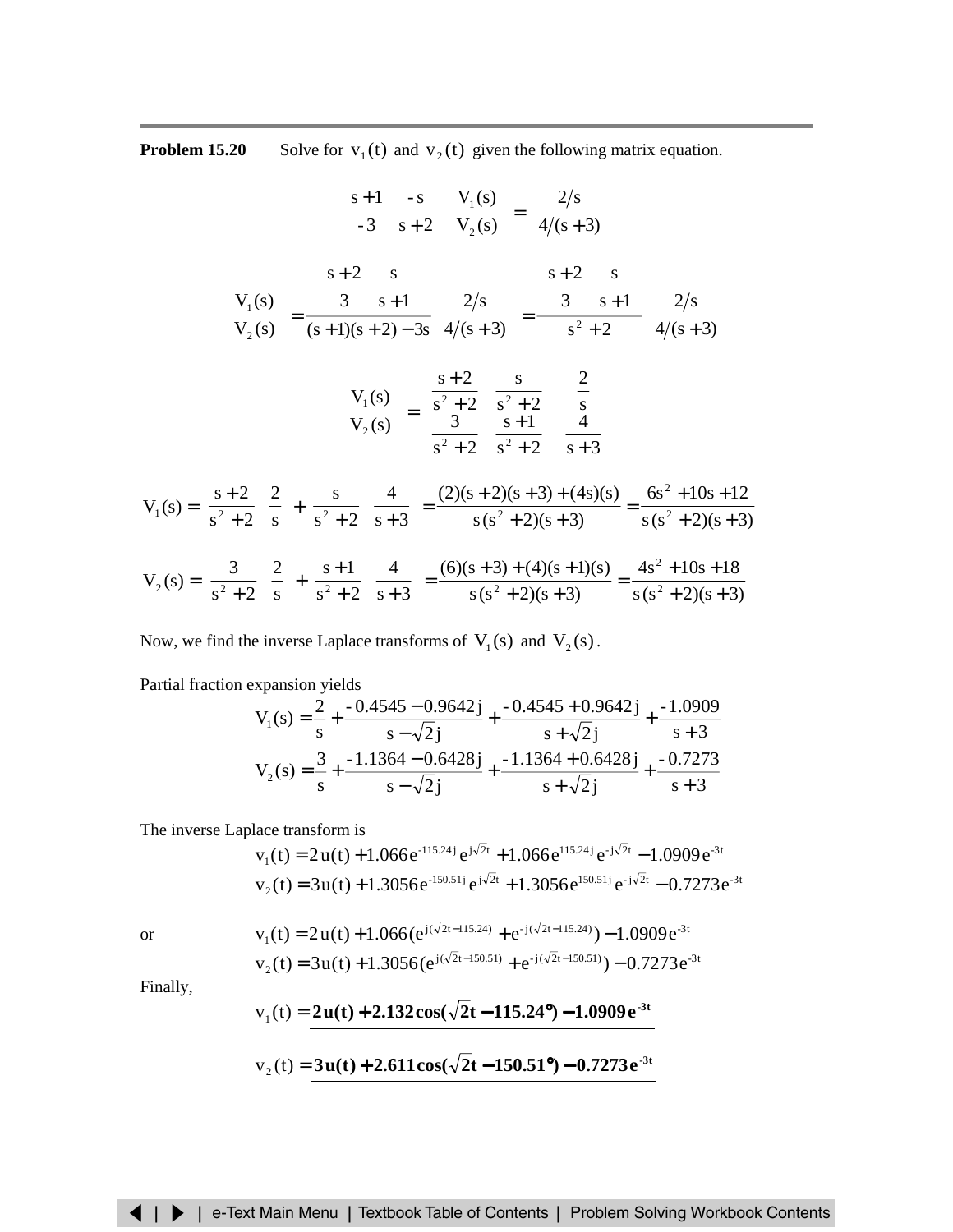**Problem 15.21** Given the circuit in Figure 15.1 and the following s-domain matrix nodal equations, determine the values for R, C, and L.



**Figure 15.1**

The matrix representation of the s-domain nodal equations is

$$
\begin{bmatrix} 5s+4 & -s \ 20 & 20 \ -s & s^2+2s+4 \ 20 & 20s \end{bmatrix} \begin{bmatrix} V_1 \\ V_2 \end{bmatrix} = \begin{bmatrix} I_1(s) \\ I_2(s) \end{bmatrix}
$$

So, the two equations are

$$
\frac{5s+4}{20}V_1 + \frac{-s}{20}V_2 = I_1(s)
$$

$$
\frac{-s}{20}V_1 + \frac{s^2 + 2s + 4}{20s}V_2 = I_2(s)
$$

Draw the s-domain circuit.



Writing the node equations gives,

$$
(1/R + s/5 + Cs)V_1 - CsV_2 = I_1(s)
$$

and

$$
-Cs V1 + (Cs + 1/10 + 1/Ls) V2 = I2(s)
$$

Clearly,  $\frac{1}{R} + \frac{5}{5} + \text{Cs} = \frac{55 + 1}{20} = \frac{5}{4} + \frac{1}{5}$ 1 4 s 20  $Cs = \frac{5s + 4}{2s}$ 5 s R  $\frac{1}{2} + \frac{s}{7} + Cs = \frac{5s + 4}{20} = \frac{s}{4} +$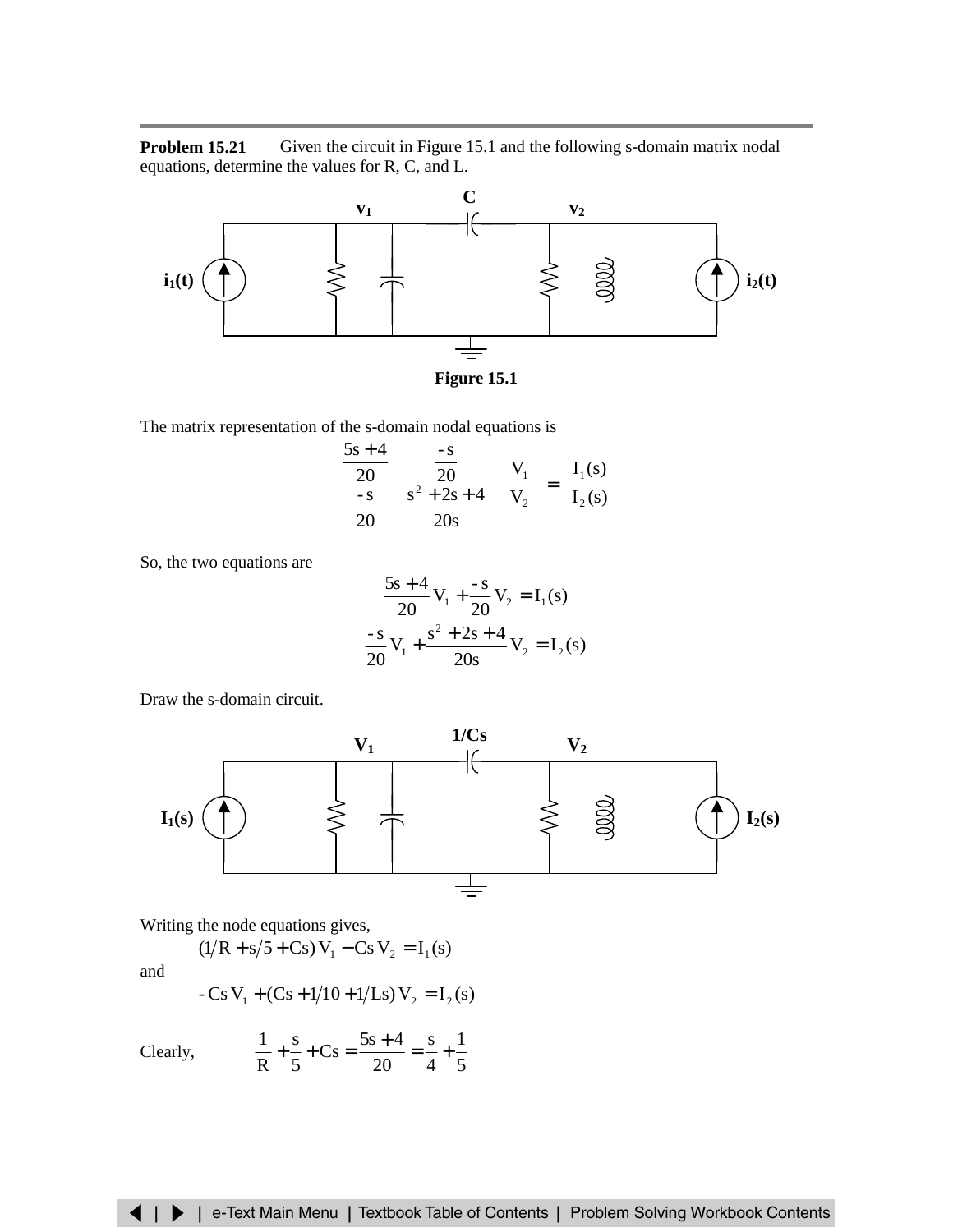<span id="page-24-0"></span>Thus,  $1/R = 1/5$  or  $R = 5 \Omega$  $s(0.2+C) = s(1/4)$  or  $C = 0.25 - 0.2 = 0.05$  F

Also, 
$$
Cs + 1/10 + 1/Ls = \frac{s^2 + 2s + 4}{20s}
$$

Finally, 
$$
0.05s + 0.1 + 1/Ls = 0.05s + 0.1 + 1/5s
$$
 or  $L = 5 H$ 

# **[APPLICATIONS](#page-43-0)**

**Problem 15.22** Given the op-amp circuit in Figure 15.1, determine the value of  $v_{out}(t)$ , where the value of  $v_c(t)$  is equal to 2 volts at t = 0. In other words,  $v_c(0) = 2$  volts.





Begin by transforming the circuit from the time domain to the frequency domain.

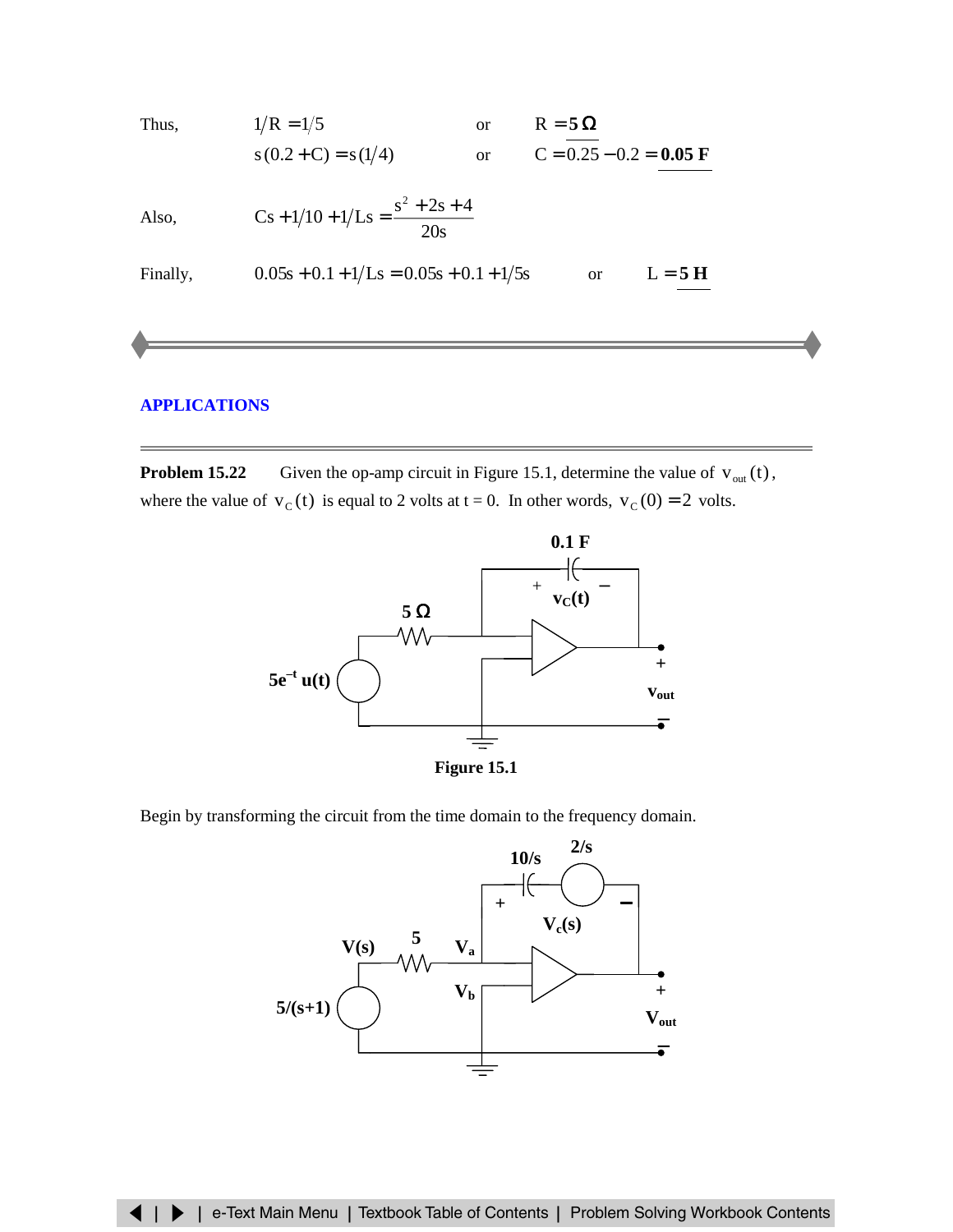Writing a node equation at a,

$$
\frac{V_a - V(s)}{5} + \frac{V_a - [(2/s) + V_{out}(s)]}{10/s} = 0
$$

which is only one equation with two unknowns.

We need a constraint equation.

$$
V_a = V_b = 0.
$$

Then,

$$
\frac{-V(s)}{5} + \frac{-[(2/s) + V_{out}(s)]}{10/s} = 0
$$

$$
-2\,\mathrm{V(s)} - [2 + s\,\mathrm{V_{out}(s)}] = 0
$$

$$
V_{out}(s) = \frac{-2V(s)}{s} + \frac{-2}{s} = \left(\frac{-2}{s}\right)\left(\frac{5}{s+1}\right) + \frac{-2}{s} = \frac{-10}{s(s+1)} + \frac{-2}{s}
$$

Partial fraction expansion of the first term leads to

$$
V_{\text{out}}(s) = \frac{-10}{s} + \frac{10}{s+1} + \frac{-2}{s} = \frac{-12}{s} + \frac{10}{s+1}
$$

Taking the inverse Laplace transform of both sides produces

 $v_{\text{out}}(t) = \{-12 + 10e^{-t}\}$  **u**(**t**) **V** 

**Problem 15.23** In Figure 15.1, find  $v_0(t)$  and  $i_0(t)$ , given that  $v(t) = (10e^t)u(t)$  volts.



**Figure 15.1**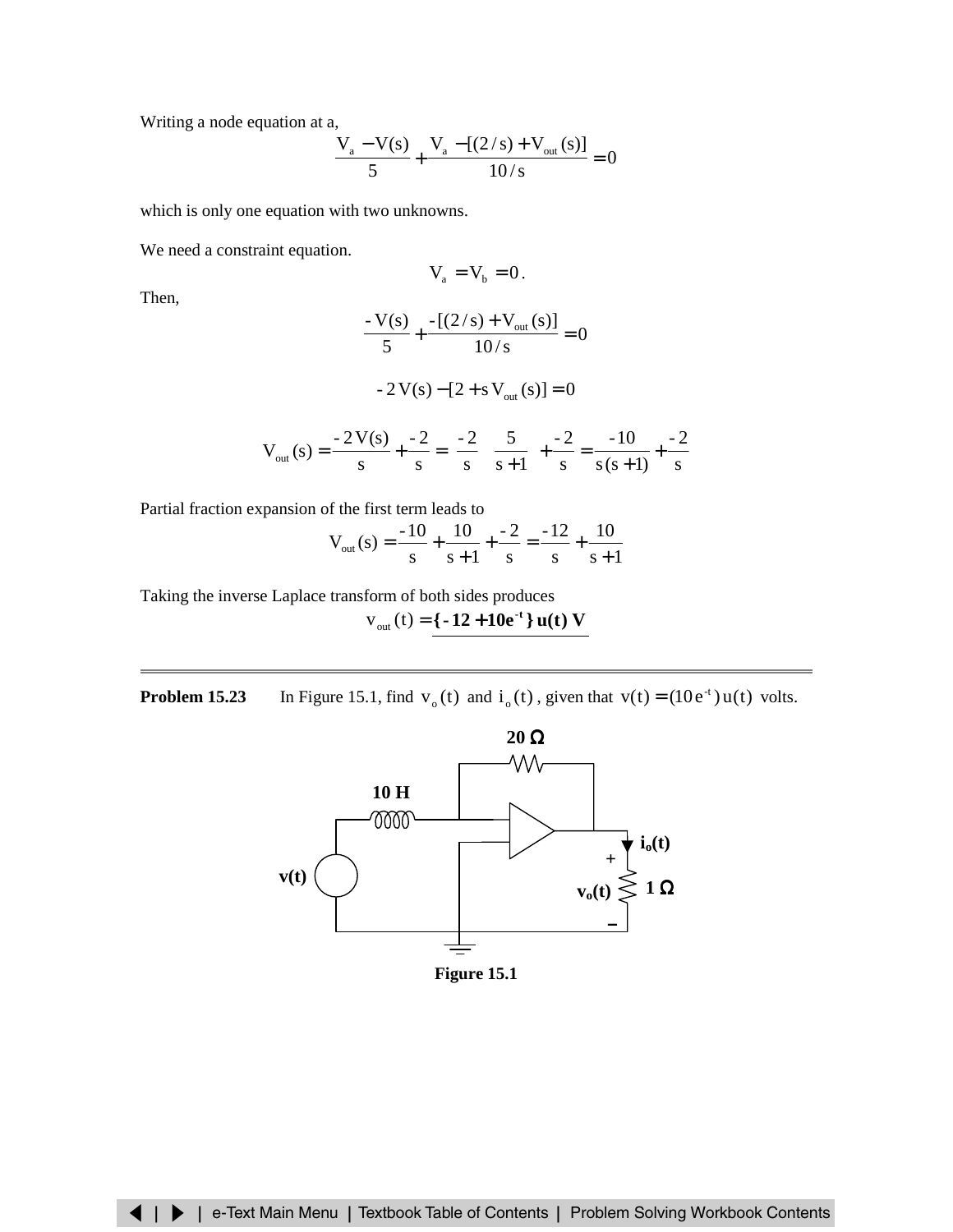Begin by transforming the time domain circuit to the frequency domain.



At node a :

$$
\frac{V_a - V(s)}{10s} + \frac{V_a - V_o(s)}{20} = 0
$$

We cannot help ourselves by writing any more node equations. So we have one equation and two unknowns. We need another equation without generating any additional unknowns. So we go to the constraint equation.

$$
V_a = V_b = 0
$$

So, now our node equation becomes

$$
\frac{-V(s)}{10s} + \frac{-V_o(s)}{20} = 0
$$

$$
\frac{V_o(s)}{20} = \frac{-V(s)}{10s}
$$

which leads to

$$
V_o(s) = \frac{-2}{s} V(s)
$$

Taking the Laplace transform of  $v(t)$  gives

$$
V(s) = \frac{10}{s+1}
$$

Substituting for  $V(s)$  yields

$$
V_o(s) = \left(\frac{-2}{s}\right)\left(\frac{10}{s+1}\right) = \frac{-20}{s(s+1)}
$$

After partial fraction expansion,

$$
V_o(s) = \frac{-20}{s} + \frac{20}{s+1}
$$

Taking the inverse Laplace transform produces

$$
v_{0}(t) = (-20 + 20e^{-t}) u(t) V
$$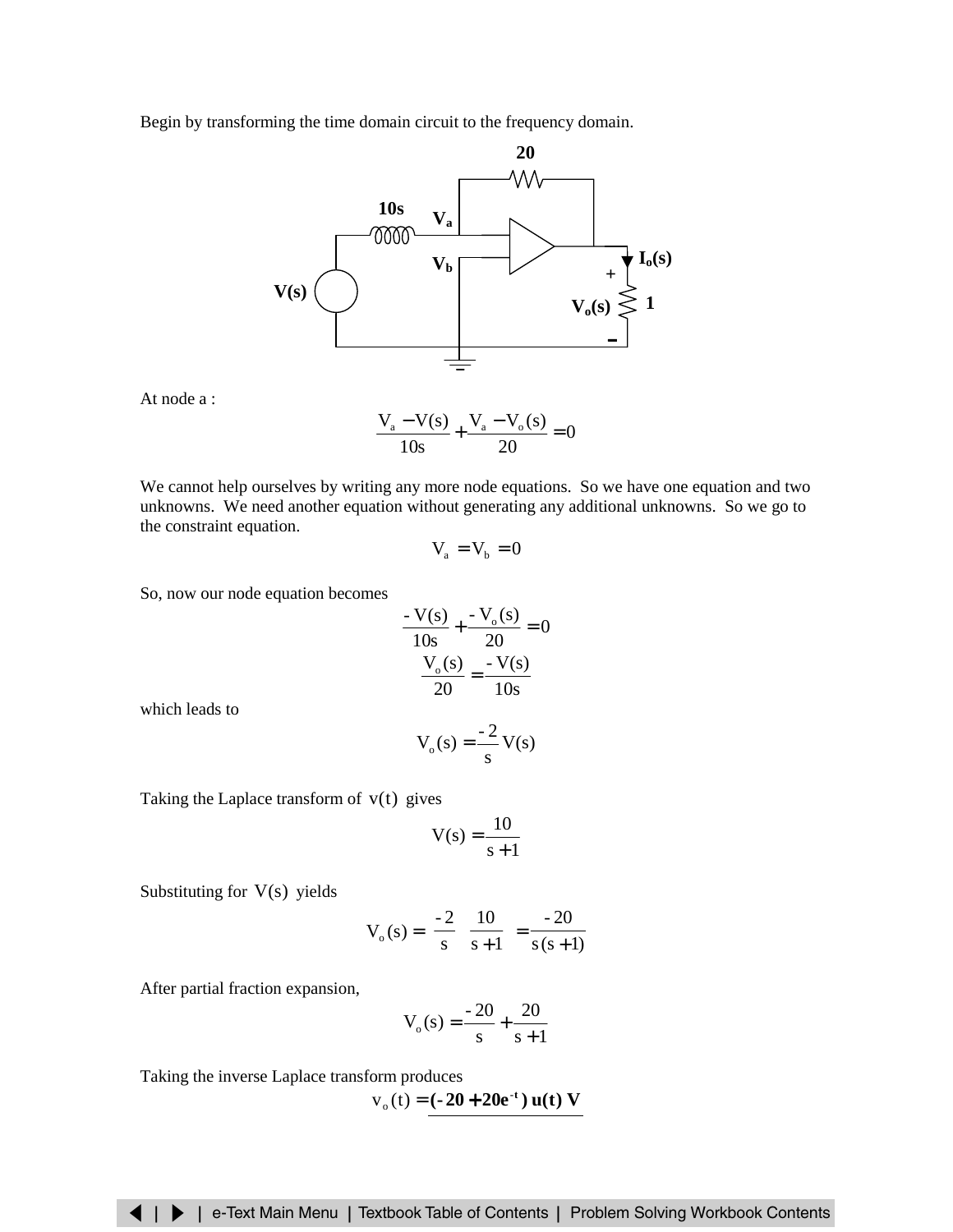Since  $v = iR$  in either domain, we do not need to find  $I_0(s)$ .  $i_o(t) = v_o(t)/1 = (-20 + 20e^{-t})$  **u**(**t**) **A** 

**Problem 15.24** Given the circuit in Figure 15.1, calculate  $V_{\text{out}}(s)$  in terms of  $V_{\text{in}}(s)$ .



**Figure 15.1**

Begin by transforming the circuit from the time domain to the frequency domain.



Using nodal analysis,

$$
\frac{V_{a} - V_{in}(s)}{R_{1}} + \frac{V_{a} - V_{out}(s)}{R_{2}} = 0
$$

This is one equation with two unknowns. Thus, we need the following constraint equation.  $V_{\scriptscriptstyle a}=V_{\scriptscriptstyle b}=0$ 

Then the node equation becomes

$$
\frac{-V_{in}(s)}{R_1} + \frac{-V_{out}(s)}{R_2} = 0
$$

$$
\frac{V_{out}(s)}{R_2} = \frac{-V_{in}(s)}{R_1}
$$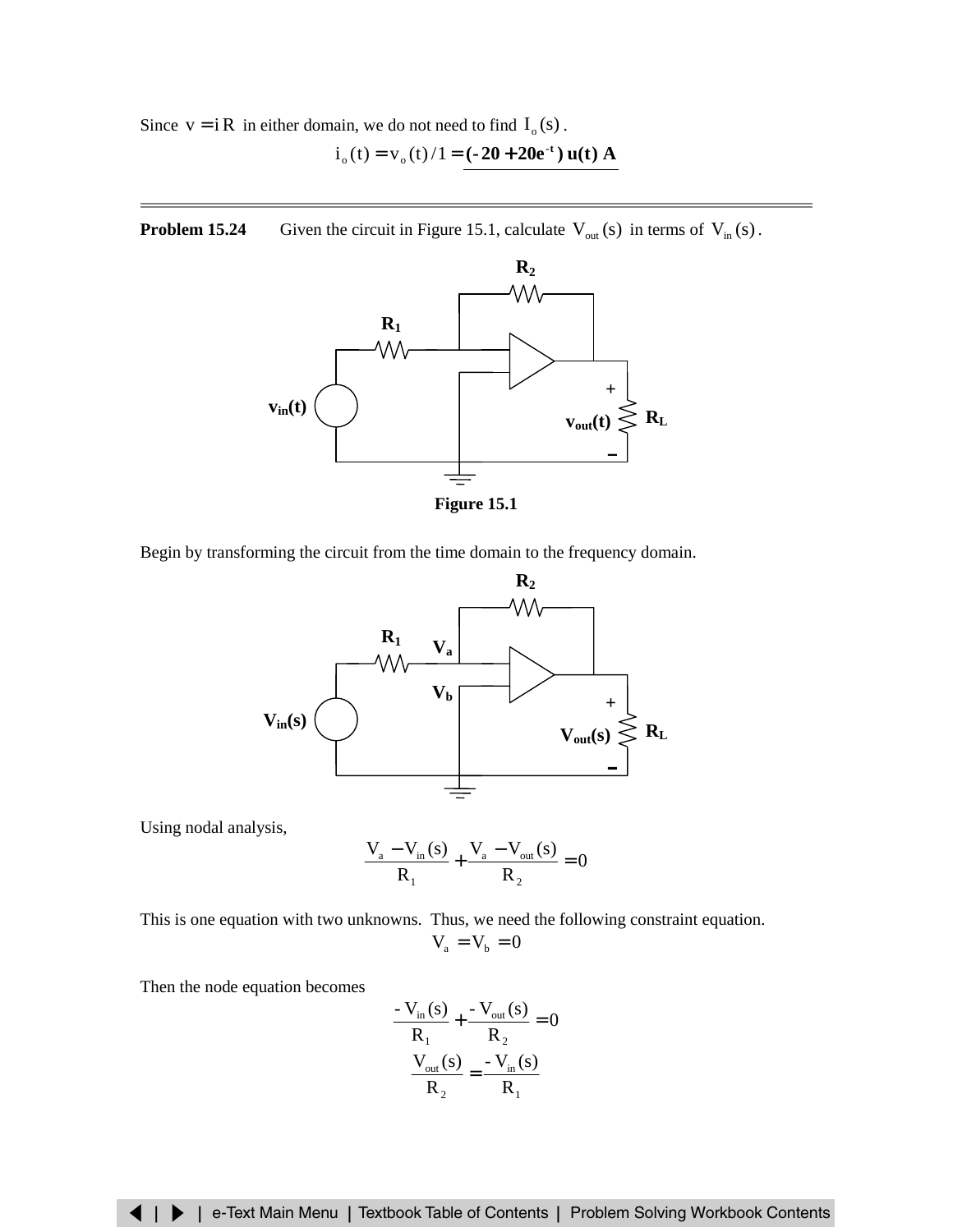<span id="page-28-0"></span>Therefore,

$$
V_{\text{out}}(s) = \frac{-\mathbf{R}_2}{\mathbf{R}_1} V_{\text{in}}(s)
$$

**Problem 15.25** Given the circuit in Figure 15.1, calculate  $V_{\text{out}}(s)$  in terms of  $V_{\text{in}}(s)$ .



**Figure 15.1**

Begin by transforming the circuit from the time domain to the frequency domain.



Using nodal analysis,

$$
\frac{V_a - V_{in}(s)}{R_1} + \frac{V_a - V_{out}(s)}{1/Cs} = 0
$$

This is one equation with two unknowns. Thus, we need the following constraint equation.  $V_{\scriptscriptstyle a}=V_{\scriptscriptstyle b}=0$ 

Then, the node equation becomes

$$
\frac{V_{\text{in}}(s)}{R_1} + \frac{V_{\text{out}}(s)}{1/Cs} = 0
$$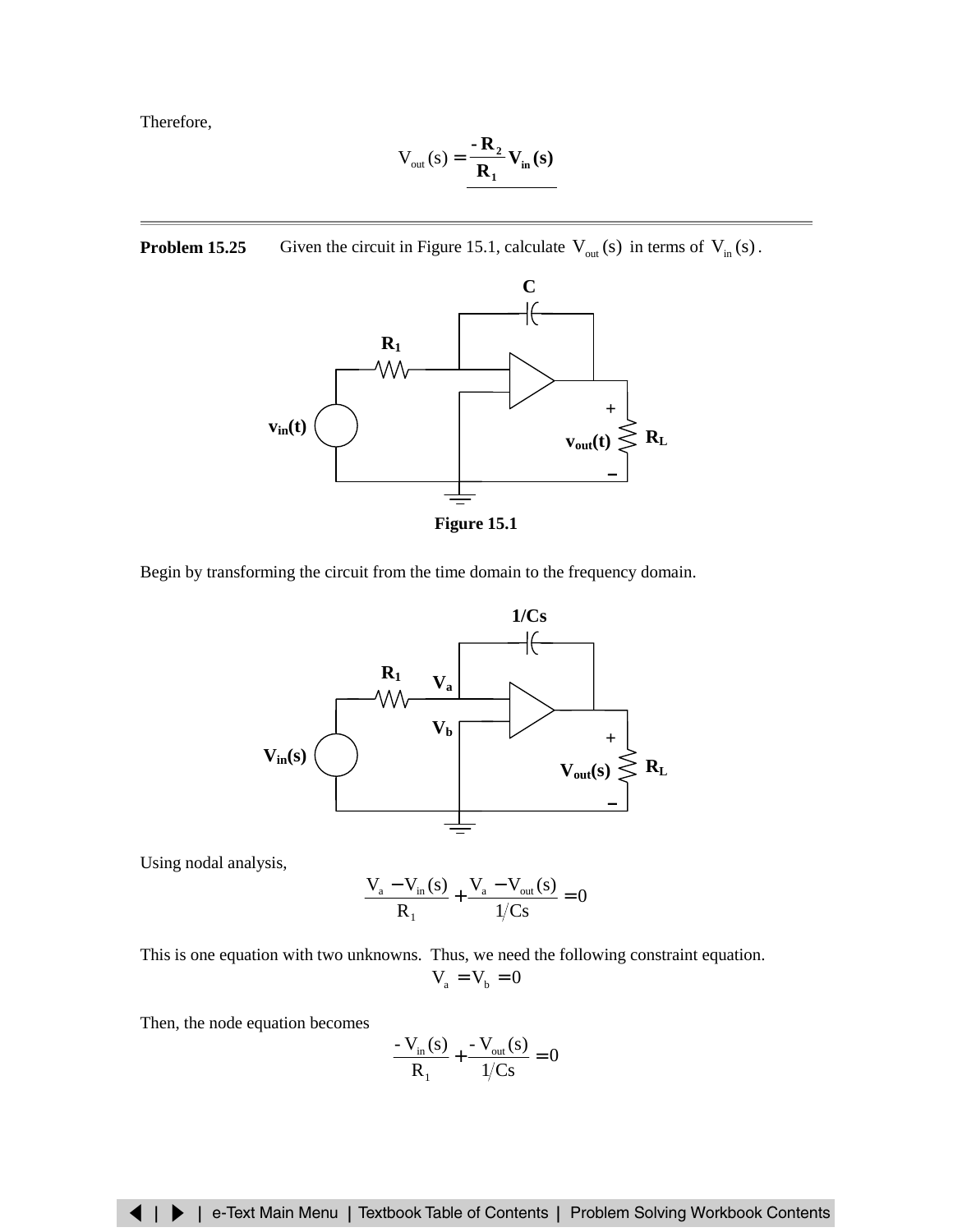$$
\frac{V_{out}(s)}{1/Cs} = \frac{-V_{in}(s)}{R_1}
$$

Therefore,

$$
V_{\text{out}}(s) = \frac{-1}{R_1 Cs} V_{\text{in}}(s)
$$

**Problem 15.26** Given  $R_1 = 100 \text{ k}\Omega$ . What value of C, in Figure 15.1, yields  $V_{\text{out}}(t) = -\int V_{\text{in}}(t) dt$ 

Taking the Laplace transform,

$$
V_{out}(s) = \frac{-1}{s} V_{in}(s)
$$

From [Problem 15.25,](#page-28-0) we know that

$$
V_{out}(s) = \frac{-1}{R_1Cs} V_{in}(s)
$$

Thus,

$$
R_1C = 1
$$
 or  $C = \frac{1}{R_1} = \frac{1}{100 \times 10^3} = 1 \times 10^{-5} = \frac{10 \,\mu\text{F}}{\text{m}}$ 

**Problem 15.27** Given  $R_1 = 10 k\Omega$ ,  $R_L = 100 \Omega$ ,  $C = 50 \mu$ F, and  $V_{in}(t) = 10e^{-2t} u(t)$ . Calculate the total energy that  $v_{in}$  delivers to the circuit shown in Figure 15.1. Also, find the total energy delivered to  $R_L$ .

$$
w(t) = \int p(t) dt = 1/R \int v^2(t) dt
$$

To find the total energy that  $v_{in}$  delivers to the circuit,

$$
w_{v_{in}}(t) = 1/R_1 \int v_{in}^2(t) dt
$$

$$
w_{v_{in}}(t) = 1/10,000 \int_0^t (10e^{-2\tau})(10e^{-2\tau}) d\tau
$$
  
= 100/10,000  $\int_0^t e^{-4\tau} d\tau$   
= (1/100)(-1/4e^{-4\tau}|\_0^t)  
= (1/100)(-1/4e^{-4\tau}+1/4)  
= (1/400)(1-e^{-4\tau})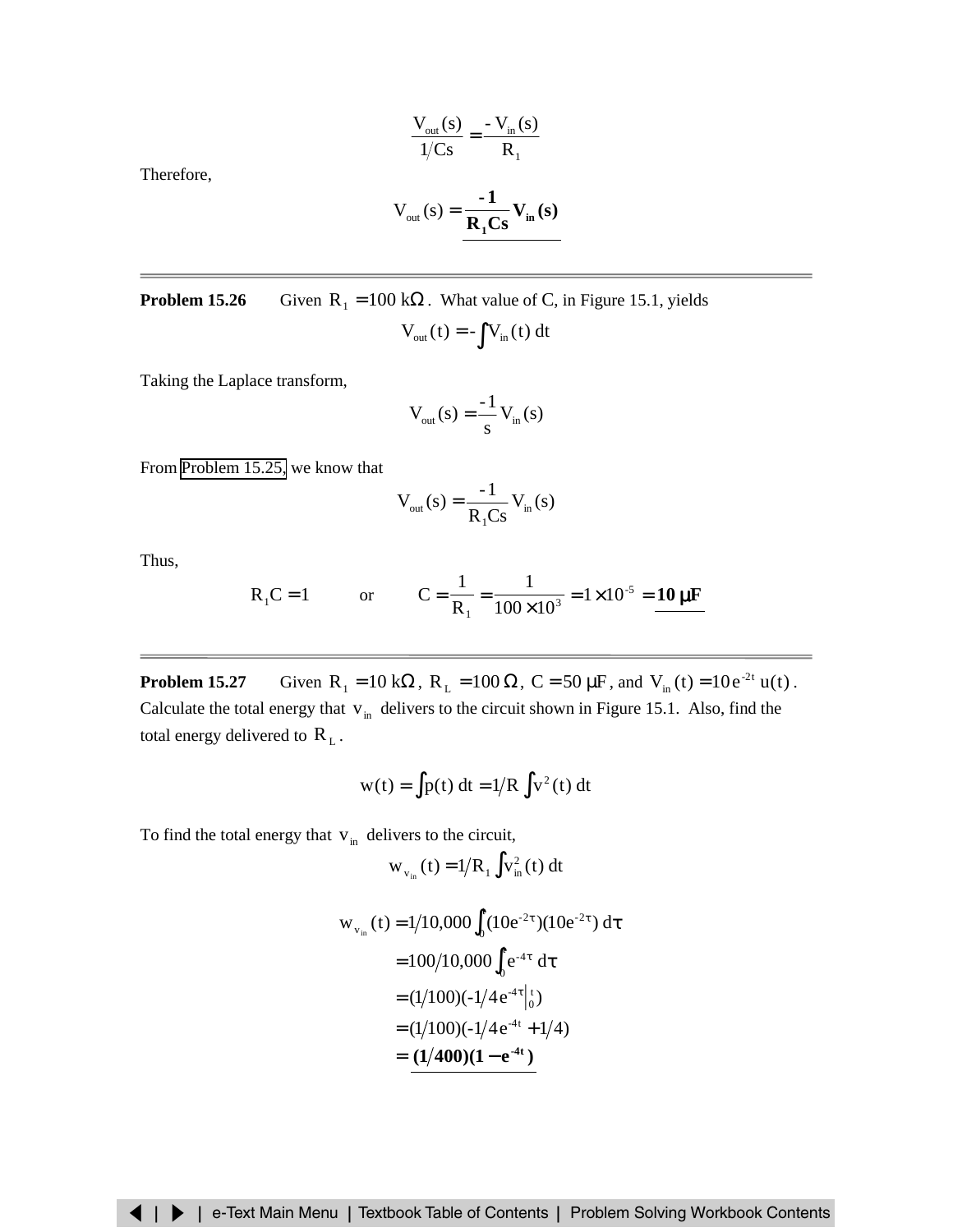To find the total energy delivered to  $R_L$  ,

$$
w_{R_L}(t) = 1/R_L \int v_{out}^2(t) dt
$$

First, find  $v_{out}(t)$ . From Problem 15.25, we know that

$$
V_{\text{out}}(s) = \frac{-1}{R_1 Cs} V_{\text{in}}(s)
$$

where  $R_1C = (10 \times 10^3)(50 \times 10^{-6}) = 500 \times 10^{-3} = 0.5$ 

Then,

$$
V_{out}(s) = \frac{-1}{R_1Cs} V_{in}(s) = \frac{-2}{s} V_{in}(s)
$$

Taking the Laplace transform of  $v_{in}(t)$ ,

$$
V_{in}(s) = \frac{10}{s+2}
$$

Substitute  $V_{in}(s)$  into the equation for  $V_{out}(s)$ .

$$
V_{out}(s) = \frac{-2}{s} V_{in}(s) = \left(\frac{-2}{s}\right) \left(\frac{10}{s+2}\right) = \frac{-20}{s(s+2)}
$$

Take the partial fraction expansion of  $V_{\text{out}}(s)$ .

$$
V_{\text{out}}(s) = \frac{-10}{s} + \frac{10}{s+2}
$$

Hence,

$$
V_{\text{out}}(t) = (-10 + 10e^{-2t}) u(t)
$$

Now,

$$
w_{R_L}(t) = 1/R_L \int v_{out}^2(t) dt
$$
  
= 1/100  $\int_0^t (-10 + 10e^{-2\tau})(-10 + 10e^{-2\tau}) d\tau$   
= 1/100  $\int_0^t (100e^{-4\tau} - 200e^{-2\tau} + 100) d\tau$   
=  $\int_0^t e^{-4\tau} d\tau - 2 \int_0^t e^{-2\tau} d\tau + \int_0^t 1 d\tau$   
=  $[(-1/4)e^{-4t} + 1/4] - (2)[(-1/2)e^{-2t} + 1/2] + t$   
=  $(1/4)(-e^{-4t} + 1) + (-e^{-2t} + 1) + t$